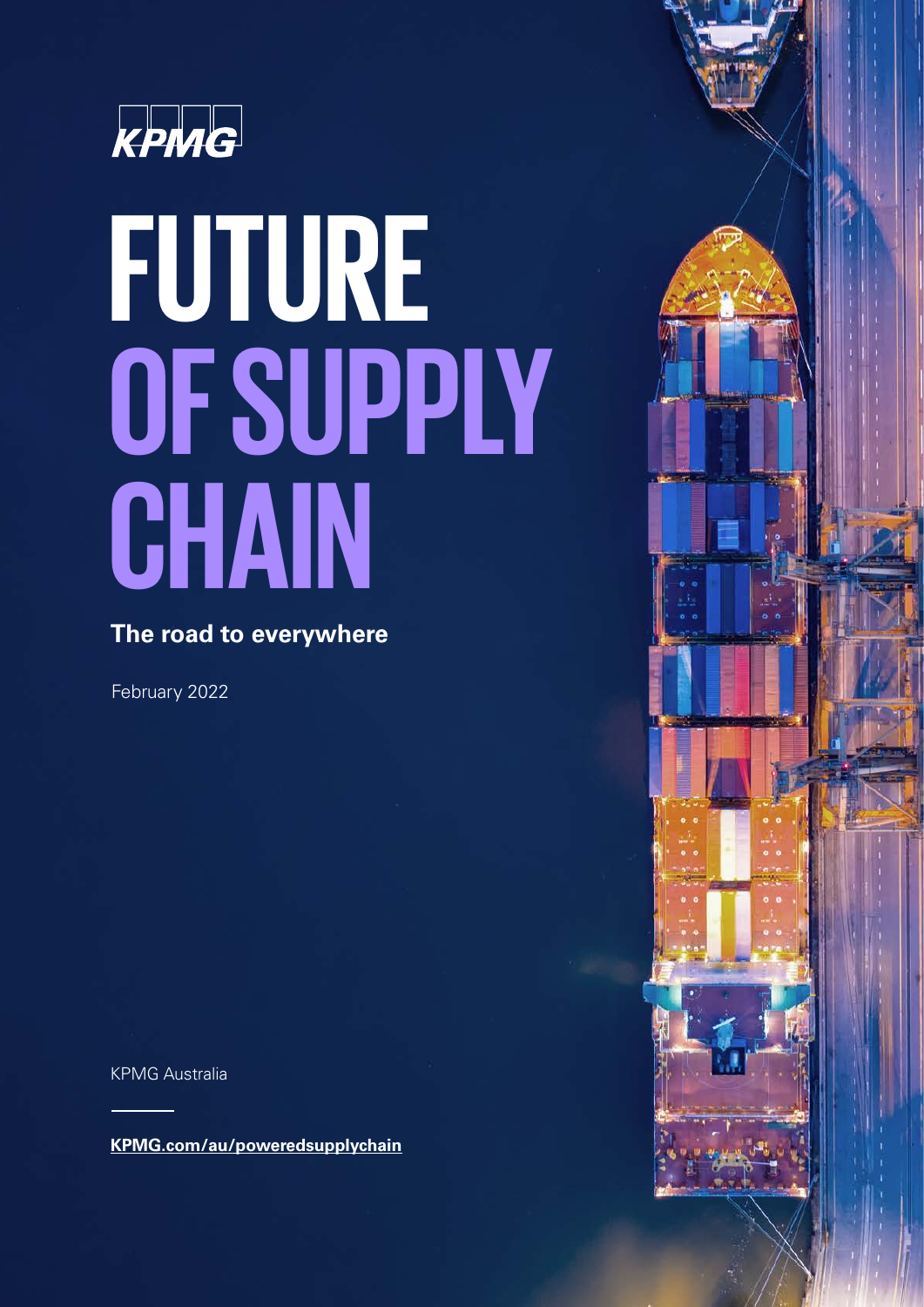### **About KPMG's 'future of'**

Disruption has become a constant condition of doing business. The organisations that are more likely to thrive are those which not only adapt to continuous change, but become the drivers of change.

KPMG's 'future of' program distills KPMG professionals' insights on sustained organisational readiness across the front, middle and back office. It demonstrates our commitment to helping clients achieve tangible results by offering focused solutions that draw on the breadth of KPMG member firms' experience.

We are sharing our insights through a stream of 'future of' publications such as this one. Each will seek to assess the emerging developments we expect to shape business during the next three to five years as well as share perspectives on the capabilities KPMG believes will be necessary to respond effectively.

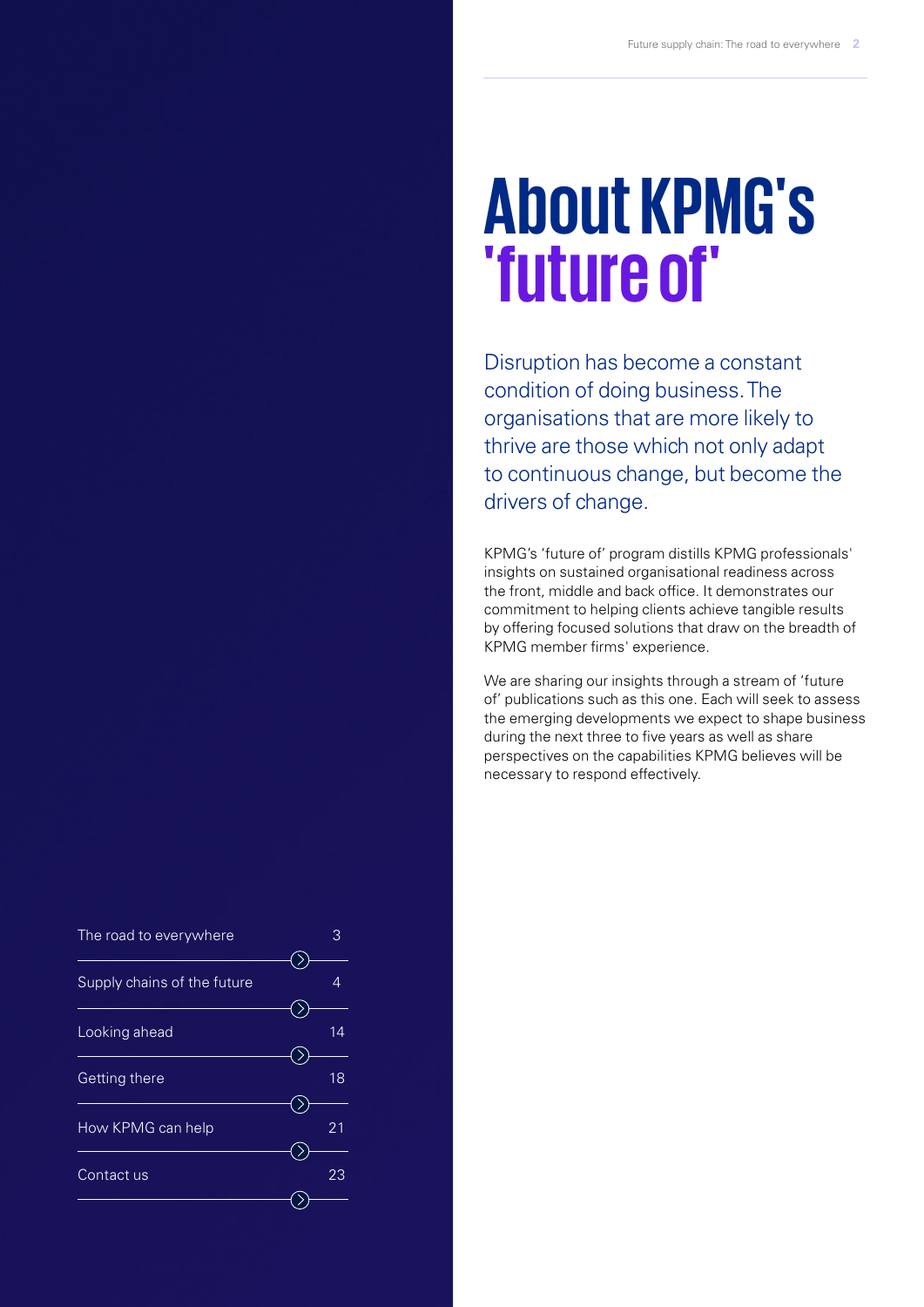### **The road to everywhere**

### **Future of supply chain**

In the future, supply chains won't be driven by products and processes, but by customer needs; they won't depend on capital-intensive fixed assets and linear flows, but on an ecosystem of modular capabilities, delivered through a network of trusted third-parties, that can be scaled and recombined as needed; operators will become managers; new skills will be required and new job roles created. Tomorrow's supply chains will be autonomous, self- healing, and self-optimising.

Imagine, with a click of a mouse or a swipe of a touchscreen, your customer will set your production line in motion, realigning your supply chain in real time to deliver a personalised, frictionless experience. Imagine drawing on data, from smart devices in the field and third-parties, to segment your customers and develop separate micro supply chains to service their needs more effectively. Imagine responding to tariffs and regulatory change by seamlessly moving your entire operations from one geography to another — within weeks.

New technology is part of this, of course, but it's not the whole story. At a fundamental level, the way we think about supply chains is changing and this has dramatic implications for the future. Yesterday's supply chains assumed an 'insideout' operating model: supply chain management was about focusing on the business' existing capabilities, increasing operational efficiency and competing by reducing cost. In contrast, tomorrow's supply chains will be characterised by an 'outside-in' approach, continuously adapting and evolving to meet changing customer demand. In the future, convenient, flexible and transparent fulfillment will be a source of competitive advantage, blurring traditional distinctions between marketing, sales, operations and manufacturing.

As businesses compete to deliver superior customer experiences, they'll become increasingly reliant on data. Tomorrow's successful organisations will utilise digital platforms, cameras and Internet of things (IoT) sensors to collect, integrate and interpret data from across the enterprise.

They'll harness advanced analytics to turn those data points into actionable insights, and leverage cognitive technologies and robotics automatically to execute some actions and support evidence-based human decision-making for others. Above all, tomorrow's supply chains will be connected, able

to adapt quickly in response to changes in the market. It is important for companies to have complete supply chain visibility and the ability to make rapid informed decisions to better respond to customer needs and manage performance.

A technology-enabled, data- powered and insight-driven approach to supply chain will require a range of new skills and capabilities. Tomorrow's successful businesses will invest in recruiting top talent, reskilling their workforces and partnering with knowledge providers.

They'll outsource skills and capabilities in which they don't excel and sell their strongest competencies and surplus capacities 'as-a-service.' If yesterday's supply chains were rigid and reactive, tomorrow's supply chains will be nimble and predictive.

Finally, astute businesses are embracing the digital platforms that enable visibility and collaboration across the value chain, educating and working with third-parties towards shared sustainability goals, and taking bold steps in empowering consumers with transparency to make informed buying decisions. Essentially, going forward, leading businesses are thinking in terms of stakeholder capitalism rather than shareholder capitalism.

While this paper gives an overview of KPMG member firms' approach to tomorrow's supply chain, there are more insights to share. If you'd like to discuss any aspect of our approach, please contact your local KPMG firm to learn more about how they can help you streamline your supply chain and revolutionise your business.



**Peter Liddell**  Global Head, Operations Centre of Excellence, KPMG International, and Partner, Operations Advisory KPMG Australia

©2022 KPMG, an Australian partnership and a member firm of the KPMG global organisation of independent member firms affiliated with KPMG International Limited, a private English company<br>limited by guarantee. All rights res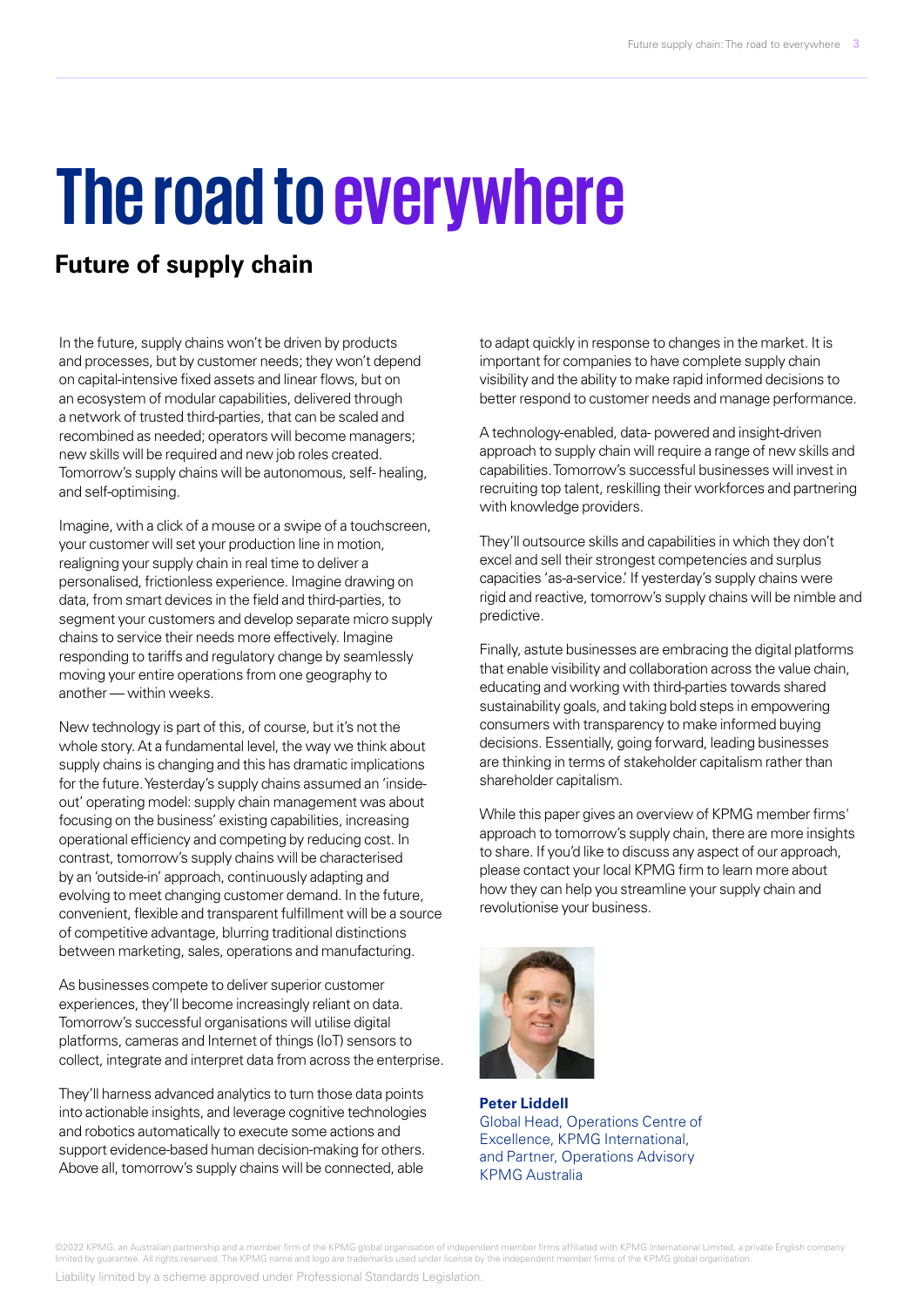### **SECTION ONE**

### **Supply chains of the future**

### **Where should you start?**



**Put the customer first**



**Understand the importance of sustainability**



**Utilise platforms effectively**



**Leverage crossfunctional data**



**Win the war for talent**



**Exploit micro supply chains**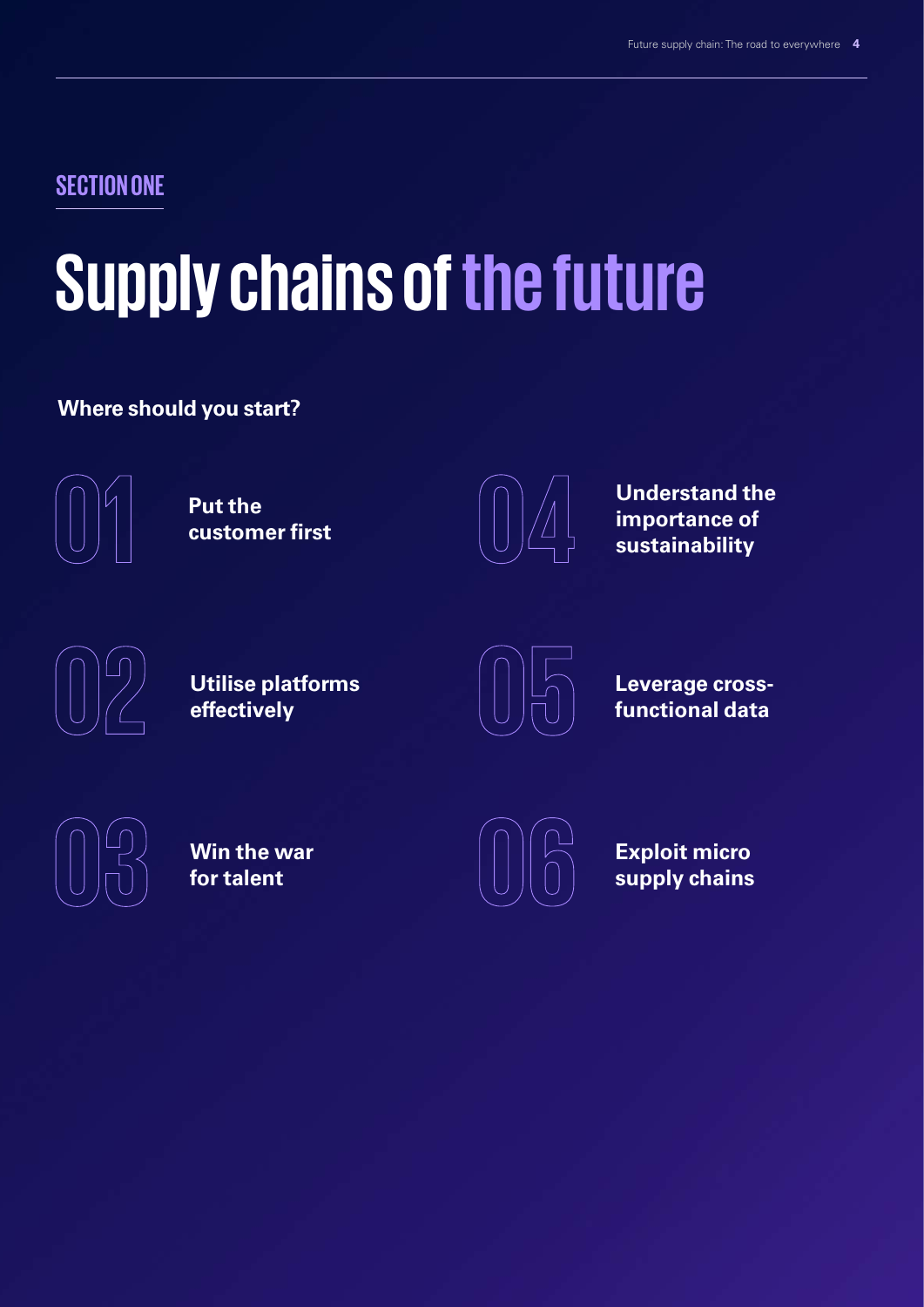# **Put the customer first**

Today's customers don't just care about products. Increasingly, they're demanding seamless, transparent and rapid fulfillment as standard. In part, this shift is a natural consequence of the revolution in mobile technology and connectivity. Platformbased commerce offers customers unprecedented choice, not just in terms of the range of products available, but also in terms of the quality and price of comparable products. This gives them unparalleled convenience at the point of sale which fuels demand for similar convenience in fulfillment. But the race to deliver seamless fulfillment isn't simply about technology, it's also about changing business models. In today's crowded marketplace, customers are presented with multiple means of acquiring the same or very similar items and that puts organisations under intense pressure to differentiate their service offerings.

Successful businesses already offer next-day or sameday delivery, real-time shipment tracking and easy returns, all through a single, intuitive interface. It's a shift that's fundamentally changed the way organisations think about the supply chain. Supply chain management is no longer about reducing cost: it's about service differentiation, increasing market share, even driving revenues as a growing number of customers buy into value-added, premium fulfillment options.

The distinctions between traditional front, middle and back office functions are blurring as supply chain now reaches into marketing on the one hand and customer service on the other.

Today's market leaders no longer think of their supply chains as a linear series of inputs and flows. Instead, they're building interconnected, digitally- enabled and predictive networks with the customer at the Centre. At the heart of these successful business models is a reliance on digital platforms to connect them directly with their customers, boosting engagement and helping them win and retain customer loyalty in an increasingly fickle marketplace. Platform-enabled, customer-centric sales models allow organisations to control the customer experience end-to-end, leveraging a mix of digital technology, personal interactions and physical experiences to build utility, convenience and delight into their transactions in a way that creates customer expectation. Leading organisations, in other words, don't react to changing customer expectations; they determine the level of service that sets the standard for their competitors.

**DESIGN FIT-FOR-PURPOSE SUPPLY CHAINS BY CUSTOMER SEGMENTS AND CHANNELS, AS A MARKET DIFFERENTIATOR. CUSTOMER EXPERIENCE SHOULD BE A CORE TENET OF YOUR SUPPLY CHAIN OPERATING MODEL.**

### **NIGEL EDWARDS** Director, Operations Advisory | National Leader, Supply Chain Management KPMG Australia

Because of today's operational complexities, companies should establish more efficient supply chains to deliver their products and services to a diversified customer base while maximising profits.

This challenge is putting more stress on the business to expand and customise their offerings, making it increasingly difficult to equate cost/activity to value creation. As the traditional business model becomes increasingly incapable of supporting customer expectations, this has put a strain on the current operating model ('one size fits all' approach) and subsequent profitability of their product lines.

Effective supply chain segmentation strategies such as including, designing, and operating distinctly different end-to-end value chains, optimised by a combination of factors (e.g. unique customer value, manufacturing and supply capabilities) can help to maximise net profitability across each segment. By segmenting end-to-end supply chains, companies can optimise profitability in fulfilling customer expectations. This can be done by defining segmentations and sub-segmentations within the supply chain based on customers behaviours in three primary areas of: 'what they buy', 'how they buy', and 'how they expect to be served'.

©2022 KPMG, an Australian partnership and a member firm of the KPMG global organisation of independent member firms affiliated with KPMG International Limited, a private English company<br>limited by guarantee. All rights res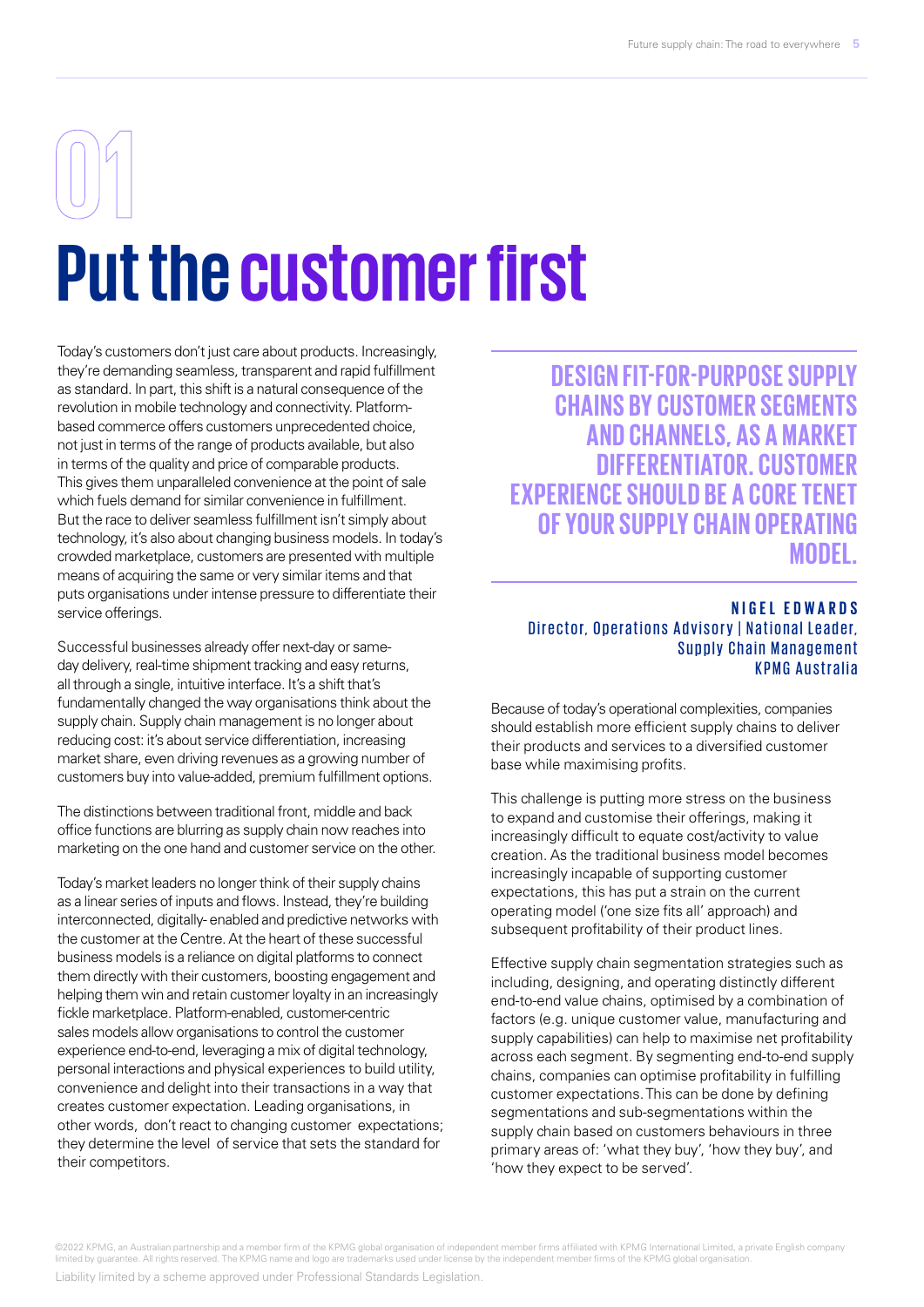# **Utilise platforms effectively**

It's not only customers enjoying unprecedented levels of choice and convenience as a result of emerging technologies. The rise of digital platforms has opened supply chains up to a world of new possibilities. Using slick digital interfaces, suppliers are now able to do business directly with retailers or customers. Even the elements of the supply chain itself — from planning through manufacturing and inventory to fulfillment — can now be purchased 'as-a-service' from third-party providers and managed through platforms. Finally, platforms enable manufacturers and logistics companies to become 'as-aservice' providers themselves, creating new revenue streams by monetising surplus capacity.

Successful companies are increasingly turning to platforms to drive growth. Platform-based direct-to-customer (D2C) sales models shorten supply chains, effectively boosting margins by allowing businesses to retain value that would previously have been absorbed by partners and wholesalers. D2C also has important implications for inventory management. Yesterday's retailers managed stock reactively and inefficiently across a network of brick-and-mortar outlets. Today's retailers use customer data accurately to predict patterns of demand, scaling supply to minimise surpluses.

**UNDERUTILISED ASSETS LIKE SHIPPING CONTAINERS, VEHICLES, MACHINERY, ENERGY OR STORAGE SPACE PRESENT UNTAPPED OPPORTUNITIES TO SELL 'AS-A-SERVICE'.**

**NIGEL EDWARDS** Director, Operations Advisory | National Leader, Supply Chain Management KPMG Australia

Tomorrow's retailers will likely digitally integrate their 'asa-service' partnerships so that their supply chains scale themselves automatically, using sophisticated predictive modelling to seize opportunities and respond to change immediately in an increasingly fast-moving marketplace.

Platforms make it significantly easier for successful companies to outsource sections of their supply chains to third-party 'as-a-service' providers or even provide capacity 'as-a-service' themselves.

Outsourcing gives businesses access to technical expertise and operational maturity without requiring investment in capital-intensive fixed assets. At the same time, it enables them to monitor — either through platforms or customised dashboards — the performance of both the outsourced function and the outsourcing relationship. It's a model that enables businesses to respond quickly to changes in volume, reducing costs by scaling their service provision. Market- leading retailers are already partnering with established 'as-a-service' last- mile logistics providers to enhance their customer service while keeping costs low. In the next five years, more companies will likely outsource middle office functions to optimise their supply chains end-to-end. By 2025, the World Economic Forum estimates that digital platforms could generate US\$60 trillion in revenue — roughly 30 percent of all global corporate revenue.

Tomorrow's market leaders should work with third-party knowledge partners in order to access the technical skills and experience they need to build new digital solutions; iterate their platforms; enhance their capabilities as data streams become more and more complex; organise scheduling, evaluate performance, and maintain contractor relationships.

©2022 KPMG, an Australian partnership and a member firm of the KPMG global organisation of independent member firms affiliated with KPMG International Limited, a private English company<br>limited by guarantee. All rights res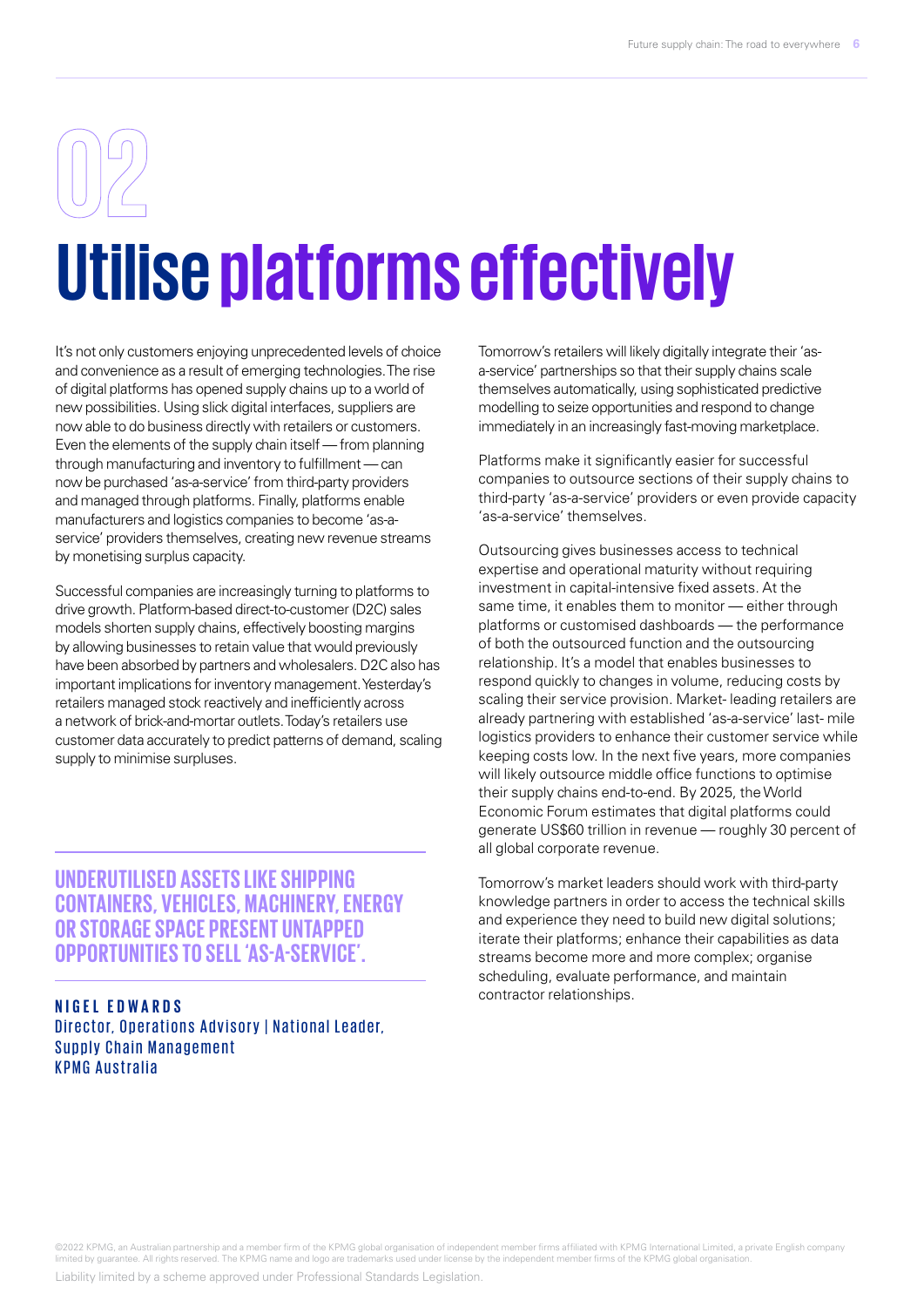# **Win the war for talent**

Tomorrow's supply chains look to be intelligent, predictive and self- correcting. They'll collect data from an ever-increasing array of sensors, cameras and applications, using advanced machine learning algorithms to monitor and adjust automatically detected discrepancies between designed and actual performance. An exponential increase in the volume of available data is already putting pressure on market-leading organisations to recruit specialist analysts capable of turning that data into insights which can cut costs, diversify products and drive sales. And it's not just data scientists; tomorrow's businesses will need specialists in AI, blockchain, robotics and cyber, too. However successful organisations aren't just trying to snap up hot digital talent and then calling the problem solved. They're developing strategies and programs that continuously enhance their workforces, allowing them to adapt in an ever- changing landscape.

Businesses have been taking advantage of automation to achieve efficiencies across their supply chains for decades. But the pace of change is accelerating thanks to intelligent automation (IA). IA brings together artificial intelligence and robotics to automate processes that were previously too complex for machines. And new technologies are emerging all the time. Over the next five years, for instance, we'll see greater use of drones in manufacturing, warehousing and distribution facilities to perform maintenance, take inventory and move stock, to say nothing of applications in final-mile logistics. Advances in IoT wireless networking will change the cost, quality and range of IoT sensors, while silicon chip innovation will allow organisations to embed data analytics capabilities in low-cost IoT endpoints.

The spread of digitisation and automation throughout the supply chain has already made some roles obsolete and created a growing demand for supply chain professionals with digital and analytics skills.

**SUPPLY CHAIN ROLES ARE CHANGING DRAMATICALLY. WE'RE SEEING A MOVE TOWARD HYBRIDS; PEOPLE WITH ONE FOOT IN THE TRADITIONAL OPERATIONS AND LOGISTICS DOMAIN, AND THE OTHER IN TECHNOLOGY.**

### **PETER LIDDELL**

Global Head, Operations Centre of Excellence, KPMG International. and Partner, Operations Advisory KPMG Australia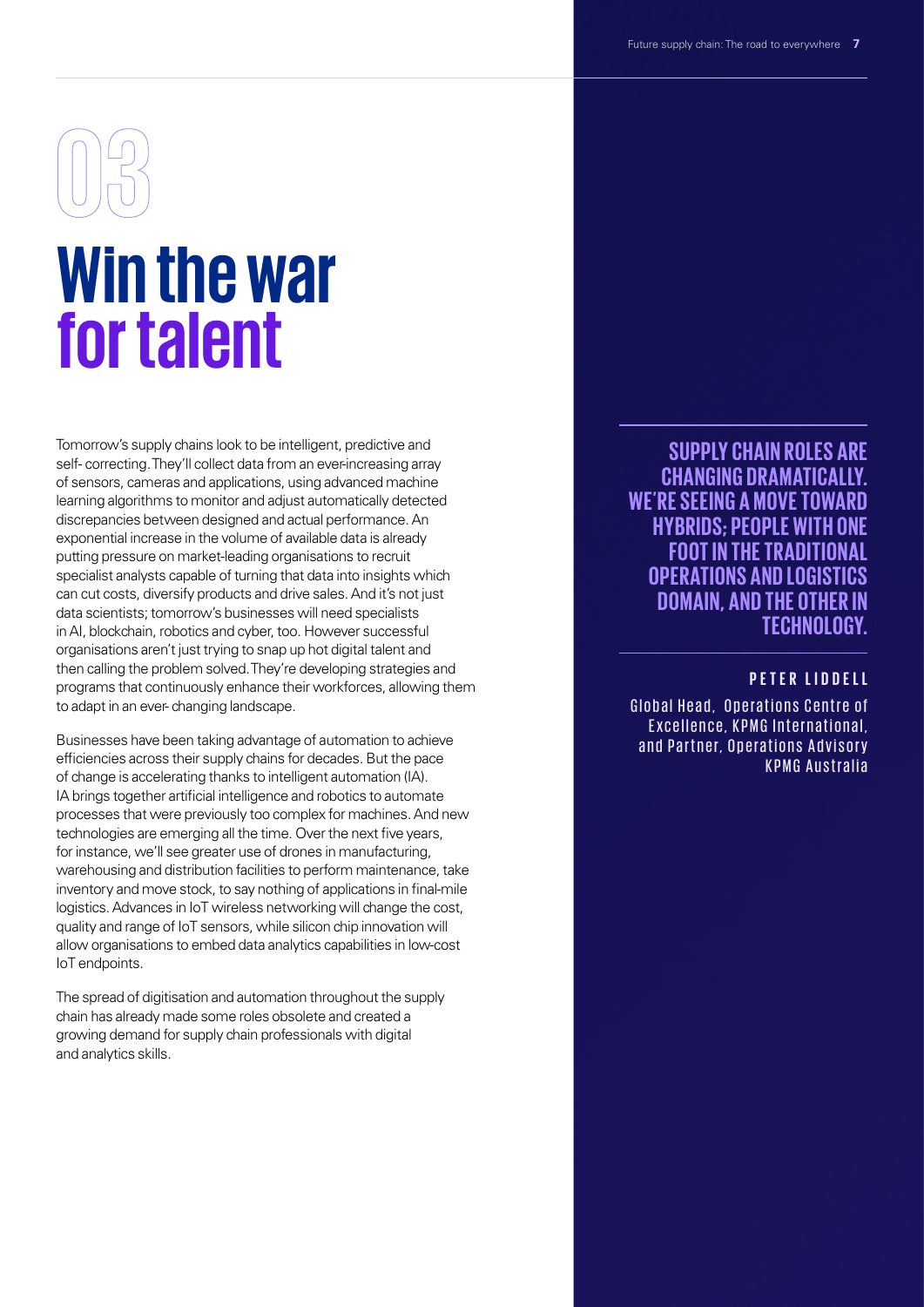

However, every other part of the business is also going digital, the competition for the best talent is intense. To make matters worse, since technology is evolving faster than traditional forms of education and training, the number of those possessing the requisite digital skills remains relatively small. To keep pace with the speed at which supply chain models and technologies are evolving. organisations should identify the specific capabilities they will need in the future and focus their energies on establishing effective, sustainable talent pipelines.

Tomorrow's market leaders will combine different strategies and approaches to secure the talent they need. For instance, they will continuously review the way they structure their supply chain management capabilities to optimise functional skill sets, replacing traditional job descriptions with hybrid roles that combine supply chain expertise with a proficiency in data science, such as Scenario Analyst, Customer Journey Architect and Robotics Engineer. In addition to reconfiguring how roles and teams operate, tomorrow's successful organisations will leverage digital Centres of excellence to train their workforces in new technological capabilities and how to apply them in real-world, business scenarios.

Finally, they will adapt to accommodate new ways of working, which may be at odds with traditional corporate culture. Tomorrow's technology professionals won't want to — and won't need to — work regular hours at out-of-town industrial Centres. Instead, they'll expect to work flexible hours remotely utilising digital tools to collaborate and manage tasks. Tomorrow's market leaders will evolve their structures and processes to offer permanent staff arrangements that suit their lifestyle preferences and commitments.

Upskilling redeploying and attracting permanent employees is only one piece of the puzzle. On one hand, successful organisations are applying the logic of 'as-a-service' sourcing to their workforces. In some cases, that means outsourcing operational tasks to gig economy workers, contract partners and even competitors. In others, it means digitising employees' experience and expertise, building standard algorithmic processes — accessible via platforms — capable of augmenting decision-making.

On the other hand, organisations are increasingly looking to partner with third-party knowledge providers — such as business advisory consultancies, academic institutions and software companies — to help them acquire new skills and capabilities quickly and costeffectively. Strategic partnerships allow organisations to leverage their partners' experience and expertise in the short term while engaging in the longer-term process of developing and embedding those same skills and capabilities internally.

02022 KPMG, an Australian partnership and a member firm of the KPMG global organisation of independent member firms affiliated with KPMG International Limited, a private English company rks used under license by the independent member firms of the KPMG global organis Liability limited by a scheme approved under Professional Standards Legislation.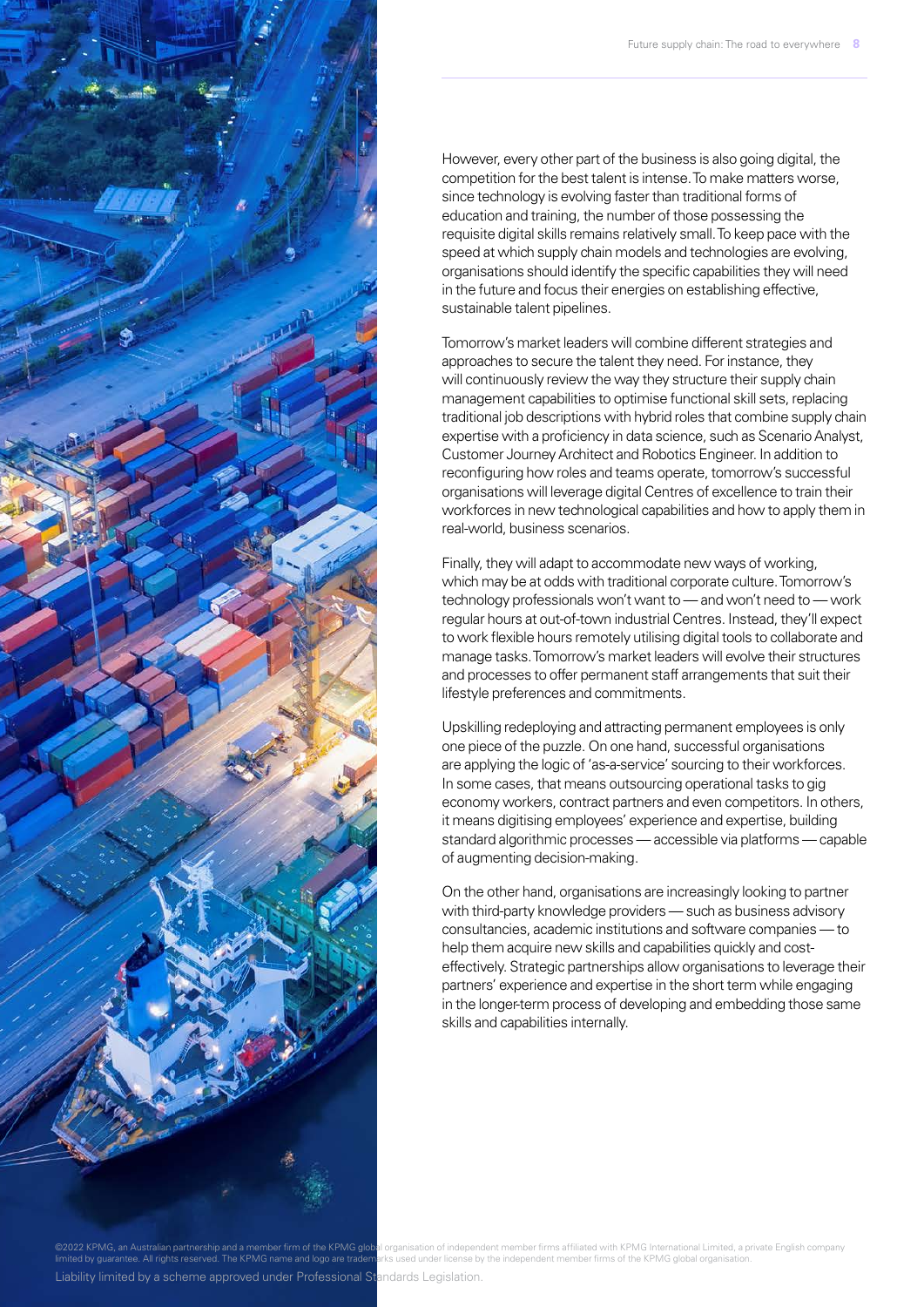### **Understand the importance of sustainability**

The supply chain brings to life the ethical and sustainable vision of a business. Supply chains and procurement are only as resilient as their weakest link; therefore business continuity relies on us thinking about their impact on people and the planet.

### **WHAT DOES THIS MEAN?**

- Increasing pressure from customers, regulators, and investors makes sustainable supply chain management a strategic priority. The impact of the recent COVID-19 pandemic only increases the urgency.
- Ethical supply chains underpin resilience. Supply chain transparency and authentic support for third parties can keep your business relevant in a market of stakeholder capitalism, rather than shareholder capitalism.
- Cost optimising and asset minimising supply chains that have sourced and served in a predictable world are shown to be opaque, inflexible and vulnerable to global disruption.
- One of the keys to business continuity during disruption is a resilient, digitally-enabled supply chain. That is, a multimodal network that promotes collaboration with suppliers, enhances operational performance, and reinforces the responsible reputation of the business.
- It will be the regulators that set the standard by which all companies must comply, but it will be the business's ability to meet the values of the consumer, investor, and employee that will help them gain competitive advantage.

**AT ITS CORE, COMPANIES NEED TO UTILISE DATA TO UNDERSTAND SUPPLY CHAIN MATERIAL FLOWS — A CRITICAL REQUIREMENT TO MOVE FROM STRATEGIC INTENT TO REALISING A SUSTAINABLE SUPPLY CHAIN.**

©2022 KPMG, an Australian partnership and a member firm of the KPMG global organisation of independent member firms affiliated with KPMG International Limited, a private English company<br>limited by guarantee. All rights res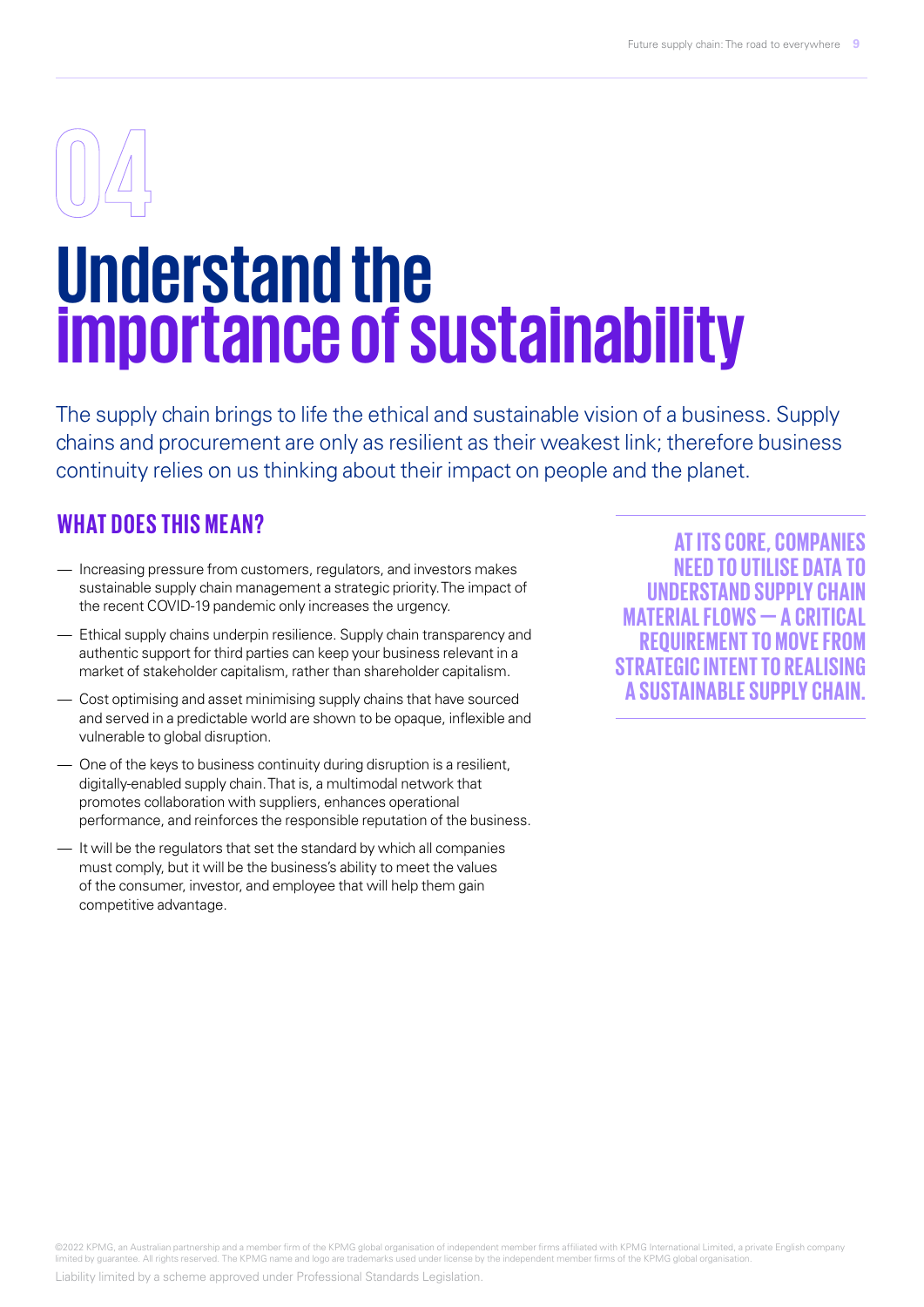An ethical and connected network means embracing the digital platforms that enable visibility and collaboration, educating and supporting key third parties, and taking bold steps in empowering consumers to make informed buying decisions.



#### **Tracking and traceability**

Achieving transparency. Build real-time tracking and traceability over the movement of products and the ethical sourcing conditions of key suppliers that align with product and supplier segmentation.



### **Integrated system technologies**

Deploying a single digital platform that can provide assurance across the entire supply chain and a single version of the truth for enhanced, informed and data-driven decision making.

| M. | M. |
|----|----|
|    |    |

#### **Joining the dots internally**

Ensuring that strategic priorities are interlinked to help create a future-fit supply chain that is agile, resilient and responsive to future disruptors.

Consumers want to see businesses commit to sustainability targets through action. Backing up claims by integrating assurance into procurement and sustainability strategy and disclosing facts that align to meaningful, verifiable and ongoing measures adds weight in the eyes of the consumer. Engaging independent assurance adds gravity to ESG reporting, enables leading practice to become integrated into operations, and also brings insight to those areas that companies think are unique and different to other supply chains.

Use a clear reporting structure and market disclosure process aligned to global reporting standards, and set KPIs to measure, track and optimise performance across the supply chain, and engage suppliers in the sustainability strategy. Use a balanced integrated accounting structure,



#### **Network ecosystems**

Going beyond compliance and helping with the change by working collaboratively with private and public stakeholders in local sourcing regions towards shared sustainability goals — SDGs.



#### **Culture shift**

Creating a lasting change that is founded on a transformative culture that educates on and rewards good ethical and environmental performance both internally and with third parties.

#### **Continuing the conversation**

Embedding a robust governance framework that can help provide assurance through measuring and monitoring the performance of key suppliers and customers — KPIs, audits, due diligence.

such as integrated accounting across the business capital category (i.e. natural capital, environmental, social etc.)

Businesses have demonstrated that ESG principles underpin rapid stabilisation techniques. They have collaborated at scale and at pace to achieve social purpose. They have promoted the importance of people, health and well-being alongside operational logistics.

Authentic action is needed to help preserve finite resources, align strategic performance metrics to incoming ESG reporting frameworks, and optimise the supply chain to enable traceability, technological and product innovation, and collaborative networking. Resilience means taking care of people and the planet together.

©2022 KPMG, an Australian partnership and a member firm of the KPMG global organisation of independent member firms affiliated with KPMG International Limited, a private English company<br>limited by guarantee. All rights res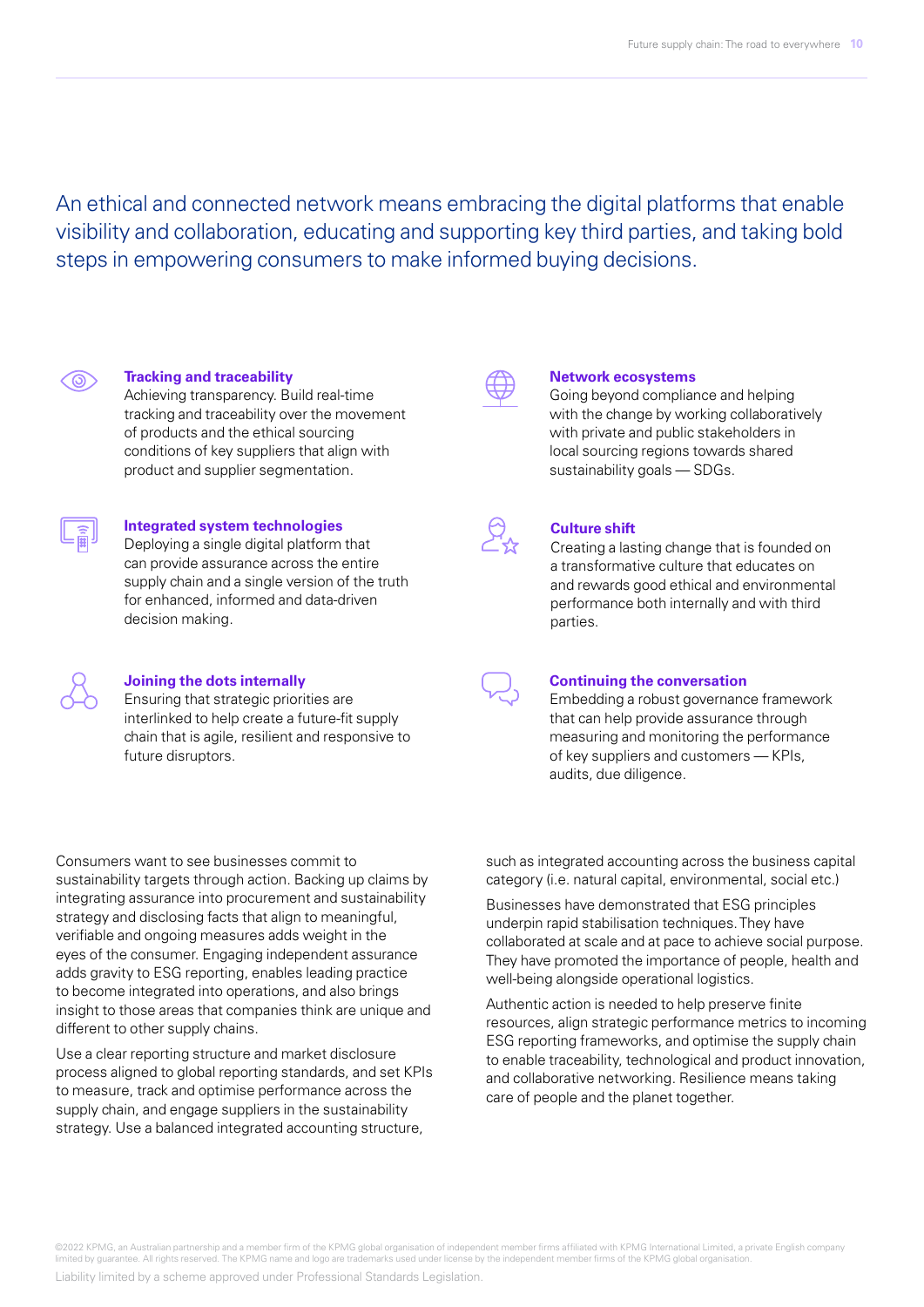### **Leverage cross - functional data**

Supply chain automation and digitisation doesn't just reduce costs and drive efficiencies, it generates vast and ever-increasing quantities of digital information. Many organisations already use predictive analytics and machine learning tools — overseen by teams of data scientists in so-called 'control towers' — to analyse, integrate and interpret this data in real time, enabling them to preempt rising costs, expose process bottle-necks and augment decision-making.

However, control towers aren't perfect. It's a model that's predicated on data totality, integrating inputs from across the supply chain in order to automate responsive process optimisation. But as supply chains become more digitally sophisticated, control towers must cope with greater and more varied inputs, which can overwhelm decision- makers and slow down systems.

**A COGNITIVE DECISION TOWER LETS YOU COLLABORATE ACROSS FUNCTIONAL BOUNDARIES, WITH ANALYTICS DOING THE HEAVY LIFTING AND HUMAN EXPERTS PROVIDING THE PERSONAL EXPERTISE TO MAKE GOOD DECISIONS.**

**ANDREW UNDERWOOD** Partner KPMG in the UK

Moreover, control towers are designed to look at the supply chain in isolation. Their purpose is to optimise processes against pre-determined KPIs, not to generate the kind of insight that would enable leaders to evaluate the strategic fitness of those KPIs or align them with metrics and business priorities drawn from other parts of the organisation.

That's why tomorrow's successful organisations will likely invest in cognitive decision Centres (CDCs), which represent a major improvement on traditional control towers. Unlike control towers, CDCs take a cross- functional view of the supply chain, from sales and marketing at one end to finance and procurement at the other.

Typically, each of these functions is autonomous, and each is incentivised against targets defined in its own terms, without reference to the organisation's wider strategic ambitions. Their priorities, moreover, seldom align. As each function strives to optimise against its respective KPIs, it inevitably negatively impacts the performance of the others.

Tomorrow's CDCs can use state-of- the-art artificial intelligence to capture and interpret cross-functional data, allowing decisionmakers from across an organisation to recognise points of conflict and simulate different trade- offs in the hunt for a best scenario. Put simply, CDCs are about optimising enterprise-wide performance, not the performance of distinct business units.

Above all, CDCs are simulation tools; they can provide decisionmakers with a testbed for business strategy. While control towers are fundamentally backward-looking, streamlining supply chain processes to hit predetermined targets, tomorrow's CDCs will help organisations understand the enterprise-wide impacts of different responses to the market and different strategic ambitions. This allows successful organisations to continuously make informed decisions about their functional priorities.

©2022 KPMG, an Australian partnership and a member firm of the KPMG global organisation of independent member firms affiliated with KPMG International Limited, a private English company<br>limited by guarantee. All rights res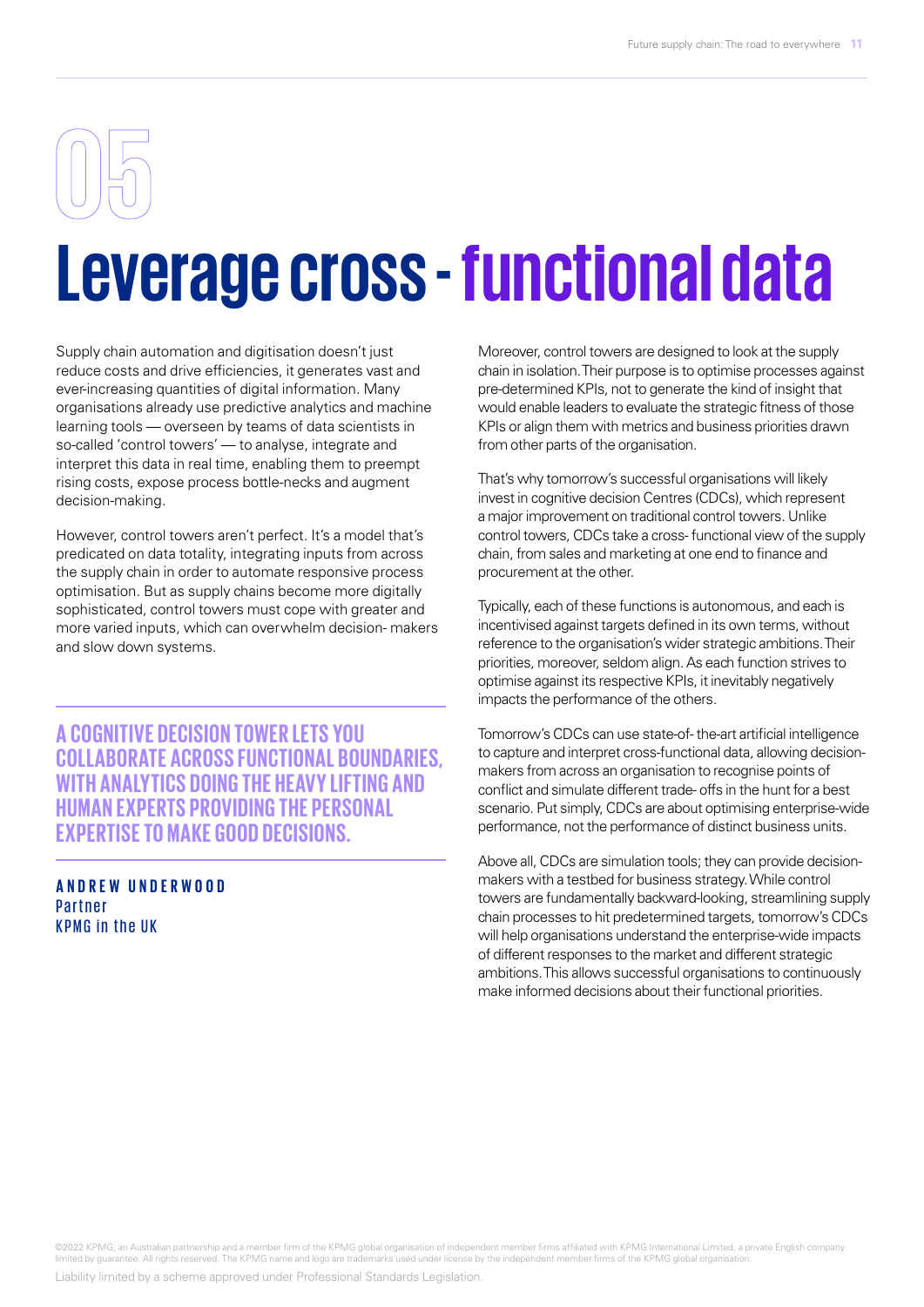# **Exploit micro supply chains**

Traditionally, supply chain management has been about reducing costs, either by outsourcing labor-intensive manual processes to emerging economies, embracing long-term contracts or pursuing economies of scale. While decades of optimisation have enabled businesses to drive down unit costs across the supply chain, it's come at a price. Heavilyintegrated global networks are fundamentally unresponsive to changes in technological potential, geopolitics or customer demand and that means that yesterday's market-leaders are in danger of losing out to nimble disruptors, capable of leveraging digital technologies to bring new products and services to market quickly.

But the rate at which the market is changing isn't the only challenge facing today's businesses. Customers are demanding greater choice, customisability and personalization than ever before. Heavily integrated supply chains, however, reliant on cost- savings at volume to generate value, can struggle to deliver variety profitably. As variety increases, diminishing economies of scale and rising indirect costs can lead to underperformance.

Even worse, in building out their supply chains to accommodate a wider variety of offerings and channels, organisations can end up over-catering to their least profitable segments and underserving their most valuable customers.

Forward-looking businesses recognise the need to balance the demand for variety against the costs associated with complexity, developing agile operations that can flex to adapt to the market and scale to meet the needs of different customer groups. As a result, they're investing increasingly in micro supply chains.

**TOMORROW'S CUSTOMERS EXPECT INFINITE VARIETY AND INSTANT DELIVERY. BUT NOT ALL VARIETY IS PROFITABLE. MICRO SUPPLY CHAINS LOCATE THE BALANCE BETWEEN THE COST OF COMPLEXITY FOUND IN A BUSINESS AND THE VALUE OF VARIETY ASSOCIATED WITH MARKET DEMAND.**

### **BRIAN HIGGINS** Principal, Advisory KPMG in the US

In order to meet growing customer demand for choice, tomorrow's successful organisations will separate out the operations associated with different business streams into self- contained, micro supply chains. Each chain can then be optimised to serve a specific customer segment more effectively without impacting how the organisation services other segments. Indeed, micro supply chains enable companies to customise products, policies, production systems, flows, organisations and systems choices to different segments of the market and specific customer affinities.

©2022 KPMG, an Australian partnership and a member firm of the KPMG global organisation of independent member firms affiliated with KPMG International Limited, a private English company<br>limited by guarantee. All rights res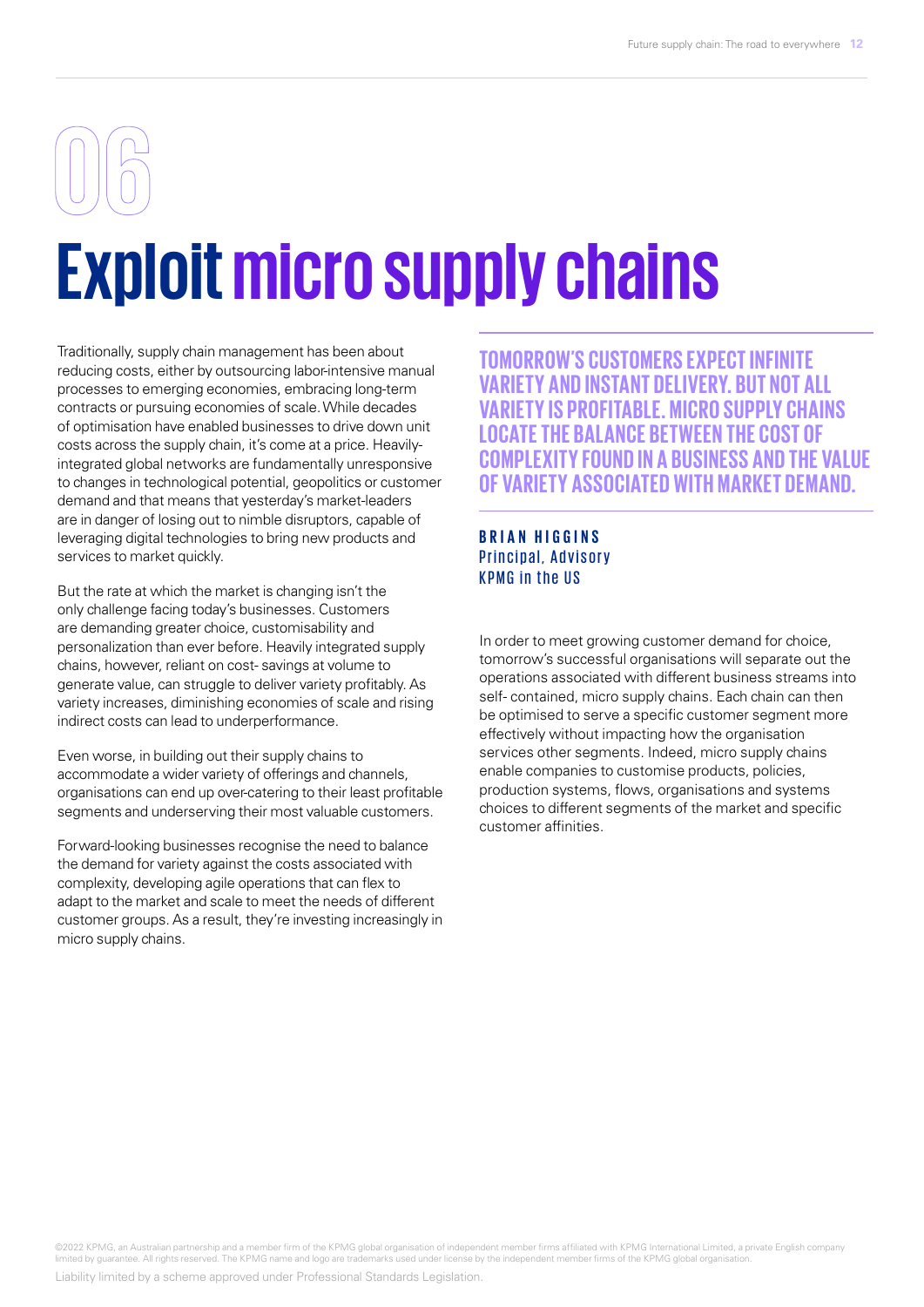Micro supply chain models represent a far more profitable approach to delivering variety than yesterday's one-size-fits-all operating models because they allow businesses to run multiple standard work processes in parallel, significantly reducing the costs of complexity associated with accommodating multiple variations within a single standard process. But they're not only an effective means of enhancing customer-centricity and reducing complexity costs and cost to serve. Because they're aligned with specific customer segments, micro supply chains enable businesses to react faster to changes in specific corners of the market.

Micro supply chains often shift production and distribution from remote global manufacturing hubs to locations which are much closer to the end customer. They combine traditional mass production methods with small-batch modular techniques, ensuring items remain as generic as possible for as long as possible and exploiting recent advances in 3D printing technology to finish and personalise goods near the point of delivery. It's a model that relies on agile partnering and fluid, 'as-a-service' relationships instead of long-term contracts and capital-intensive fixed assets, and it's highly flexible.

The principal advantages of micro supply chains are reduced costs of complexity and cost to serve as well as unparalleled responsiveness and adaptability to changes in customer demand, but there are many other benefits, too. By shifting production closer to the end customer, organisations can offer faster fulfillment at a lower cost and with a smaller carbon footprint. Micro supply chains also mitigate the impact of reverse logistics, the annual cost of which in the U.S. alone is expected to reach US\$550 billion by 2020<sup>1</sup>. Working within rather than across borders means micro supply chains are far less vulnerable to changes in regulation, interest and exchange rates, wage inflation or tariffs. The ability to manufacture in smaller batches keeps inventory costs and waste to a minimum.

### **FLEXIBLE, CONTRACT MANUFACTURING ENABLES COMPANIES TO REPLACE MORE OF THEIR TRADITIONAL FIXED COST BASE WITH VARIABLE COSTS, TO ADAPT FASTER TO CHANGING DEMAND.**

### **J E F F L A N G L E Y**

Principal Director, Operations Advisory KPMG Australia

<sup>&</sup>lt;sup>1</sup> Costs of return deliveries in the United States from 2016 to 2020 (in billion U.S. dollars), Statista, 2019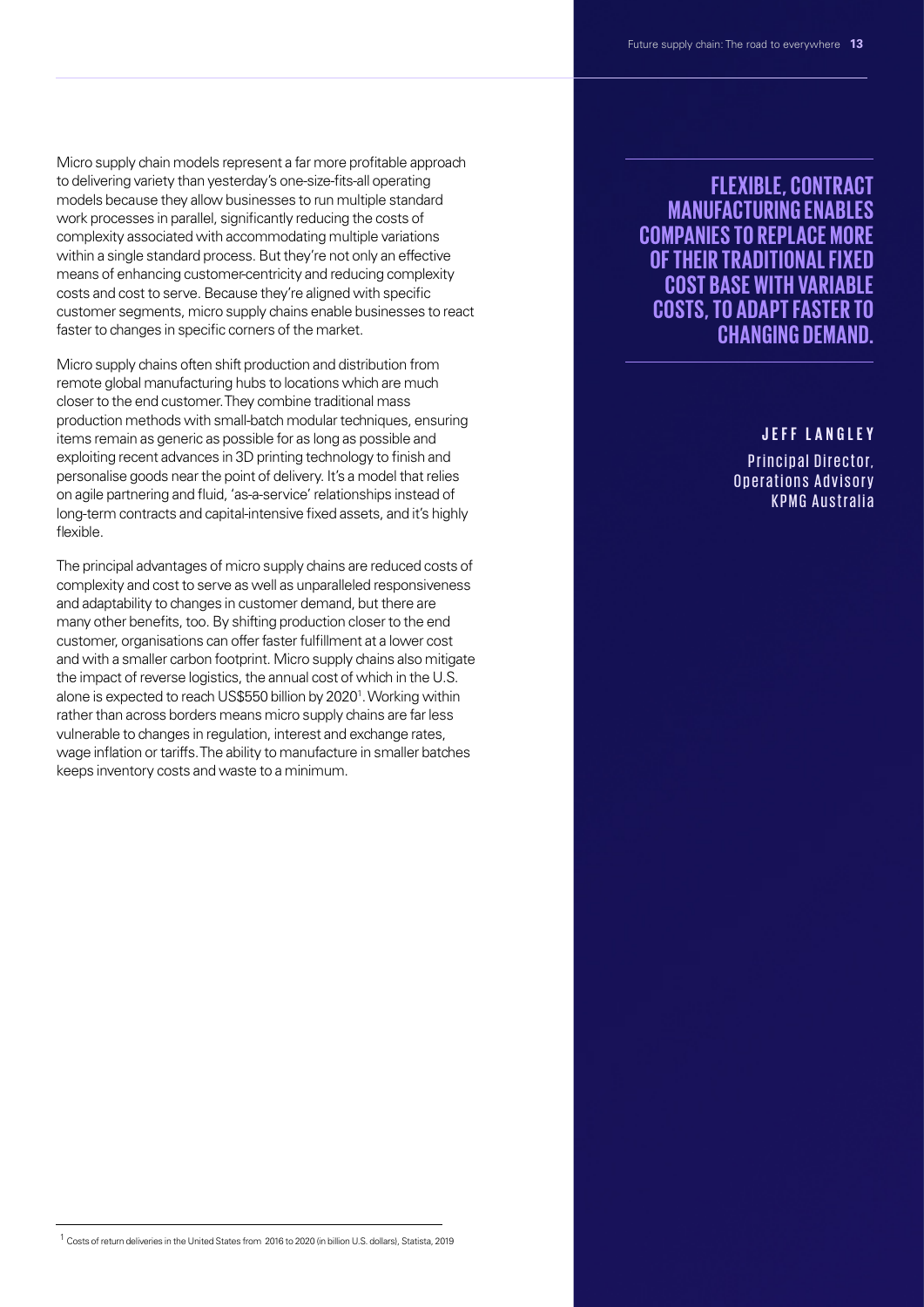**SECTION TWO**

### **Looking ahead**

**Understanding today's challenges so you're ready for tomorrow**



**Embracing change**



**Overcoming digital overwhelm**



**Building management capability**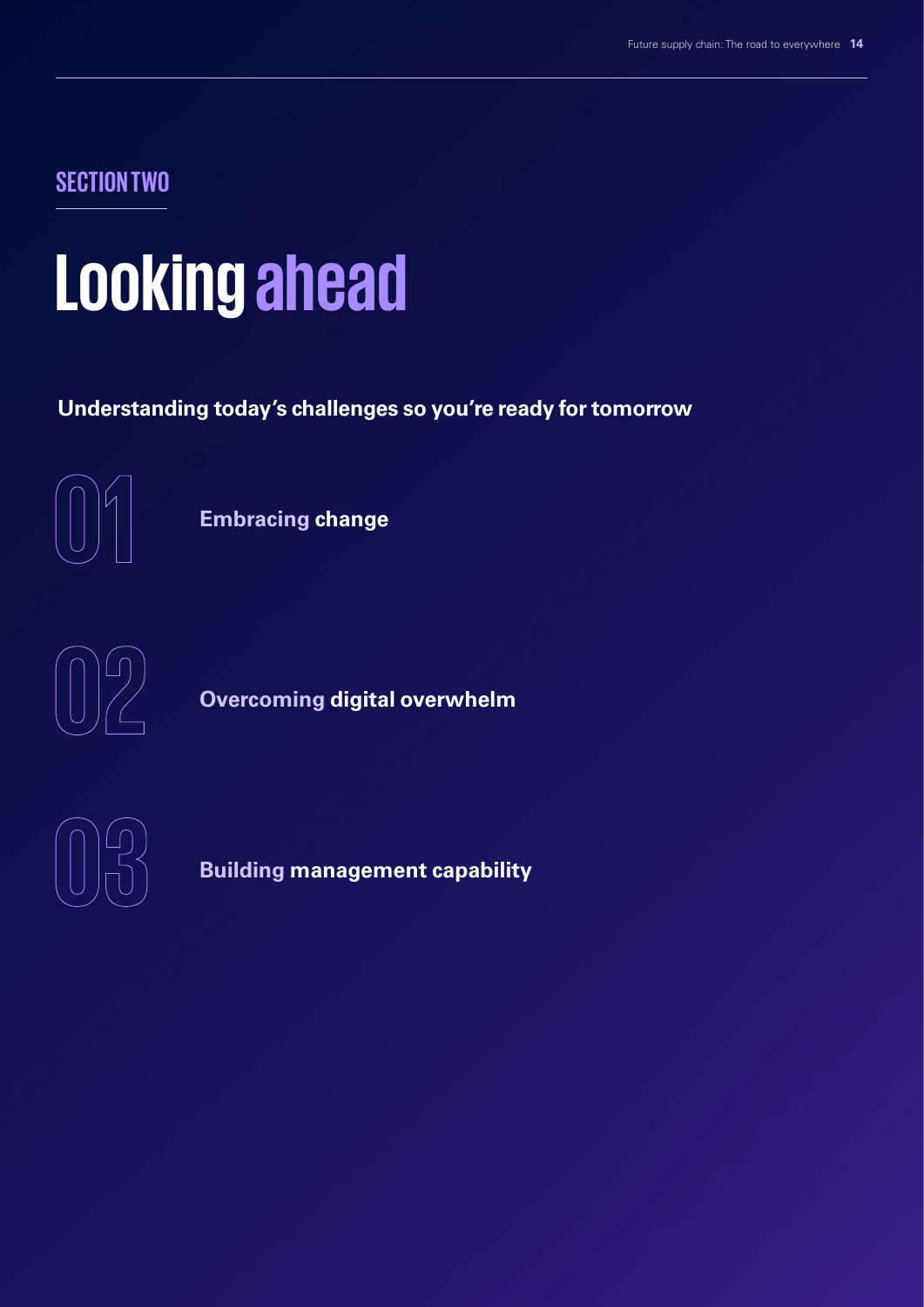# **Embracing change**

Disruption is the new norm. As new technologies continue to emerge, the pressure on supply chain leaders to innovate is only going to get more intense.

Across multiple industries, agile challengers are exploiting new technologies to outcompete incumbents. Resistance to change, however, continues to be the biggest obstacle to investment in supply chain transformation among established businesses. It's easy to see why. The costs associated with replacing legacy technology systems or evolving business models can be high. Where supply chains are reliant on capital-intensive fixed assets and longterm contracts, leaders may be inclined to defer digitisation and automation, especially if the model seems to be working. Success in the present can sometimes be the most tenacious obstacle to change.

Tomorrow's successful organisations will adopt an agile, flexible approach to business transformation. Impatient for quick returns on investment and not afraid to invest, they will focus their budgets on targeted, high-impact, modular strategies: cloud-enabling or outsourcing some parts of their supply chains as a priority; hybridising some — but not all — supply chain management roles to incorporate greater data science capability; or migrating non-standard manufacturing to micro supply chains while retaining their mature global networks for the manufacture of standardised products and parts.

# 80%

A responsive operations and supply chain is the single biggest digital transformation priority for organisations: 80 percent say it's a **'top' or 'high' priority**.

Source: A commissioned study conducted by Forrester Consulting on behalf of KPMG, July 2020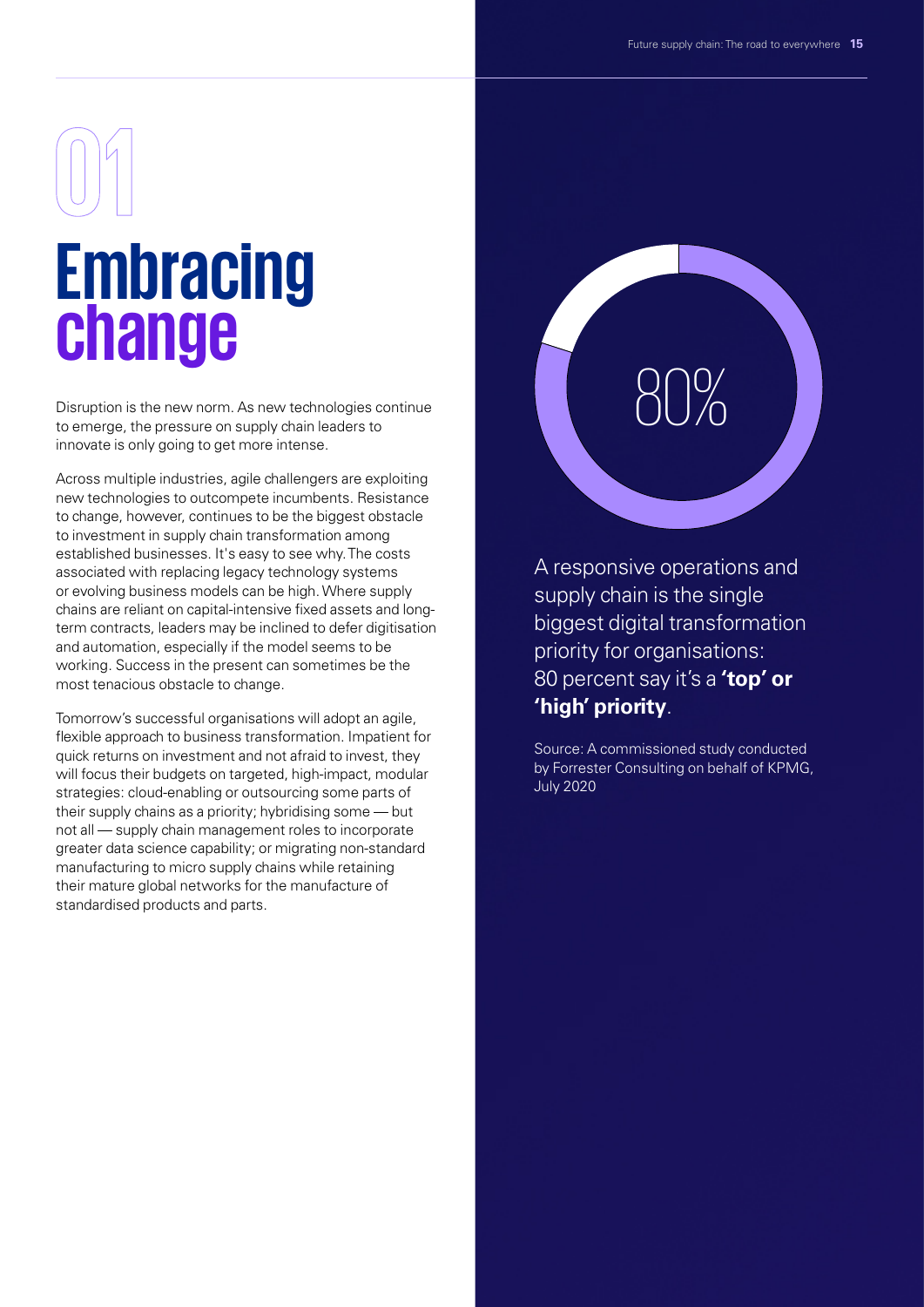## **Overcoming digital overwhelm**

Many supply chain leaders are aware of the need to urgently digitise their supply chains, but don't know where to start. The sheer variety of available solutions can seem at best confusing, and at worst completely overwhelming. Adding to the choice between software solutions, 'as-a-service' business model iterations, cloudbased technologies, robotics and more, organisations face pressure to not only emulate their competitors but to outperform them. While at the same time making the best possible use of their technology budgets in order to do so.

The most successful organisations aren't grasping after the next big thing. They're making decisions based on a clear understanding of their business strategies, identifying technology investments that enable them to do even better than what their competitors aren't doing. Smart businesses know that no matter how streamlined and digitally-enabled their operations are, if they make bad decisions, their performance will suffer.

**ORGANISATIONS THAT LOOK TO EVALUATE THEIR DIGITAL PROCESSES AND LEVERAGE TECHNOLOGY OPTIONS WHICH WILL REMOVE FRICTION FROM THE SUPPLY CHAIN AND IMPROVE DECISION MAKING CAPABILITIES WILL SEE VAST PERFORMANCE IMPROVEMENTS AND SUSTAINABLE ROI.**

**RAKESH AGARWAL** Partner KPMG in Singapore

# 23%

of supply chain leaders expect to have a digital ecosystem by 2025, up from only 1 percent today.

Source: Gartner®, "Future of Supply Chain 2021"

GARTNER is the registered trademark and service mark of Gartner Inc., in the US and internationally and has been used herein with permission. All rights reserved.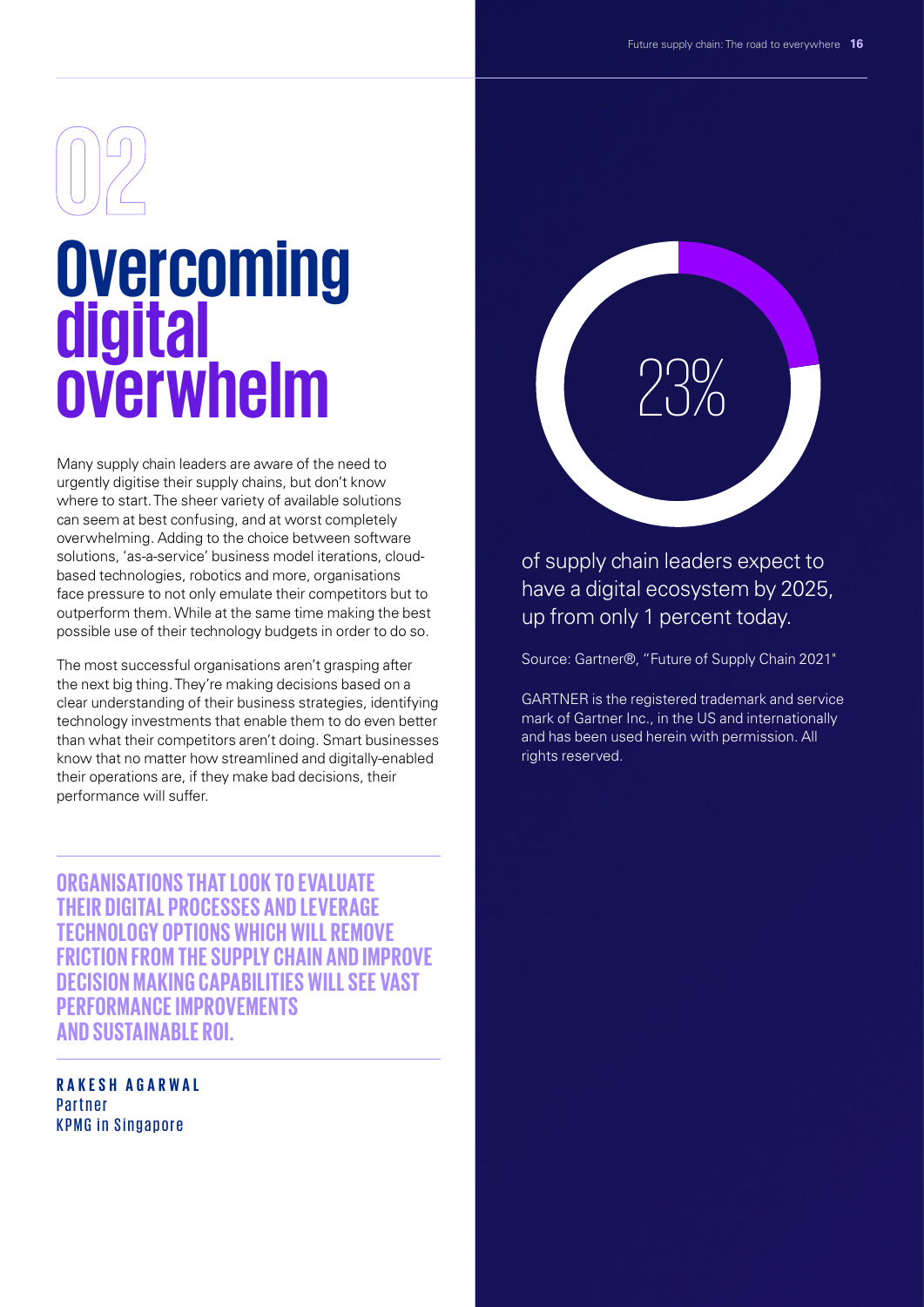## **Building management capability**

Tomorrow's supply chains will be more fluid and collaborative, comprising myriad 'as-a-service' partnerships across functions and workforces, decentralised micro supply chains and even parallel supply networks segmented for different customers and markets. Gone are the days of linear flows and long pipelines; if supply chains are becoming shorter end-to-end, they're nonetheless becoming broader, more diverse and more complex.

Many organisations think they lack the capability — in terms of systems, digital skills and experience — to manage this many independently moving parts efficiently. The inability to collaborate effectively, in particular, whether that's within organisations or across the partner ecosystem, poses a significant threat to successful transformation.

Today's market-leaders, however, are already working with optimisation specialists to design solutions that will not only improve supply chain visibility, but can also facilitate collaboration and augment cross-functional decisionmaking, enabling them to manage more complex networks more efficiently.

## 67%

of organisations say they've accelerated their digital transformation strategy since COVID-19.

Source: A commissioned study conducted by Forrester Consulting on behalf of KPMG, July 2020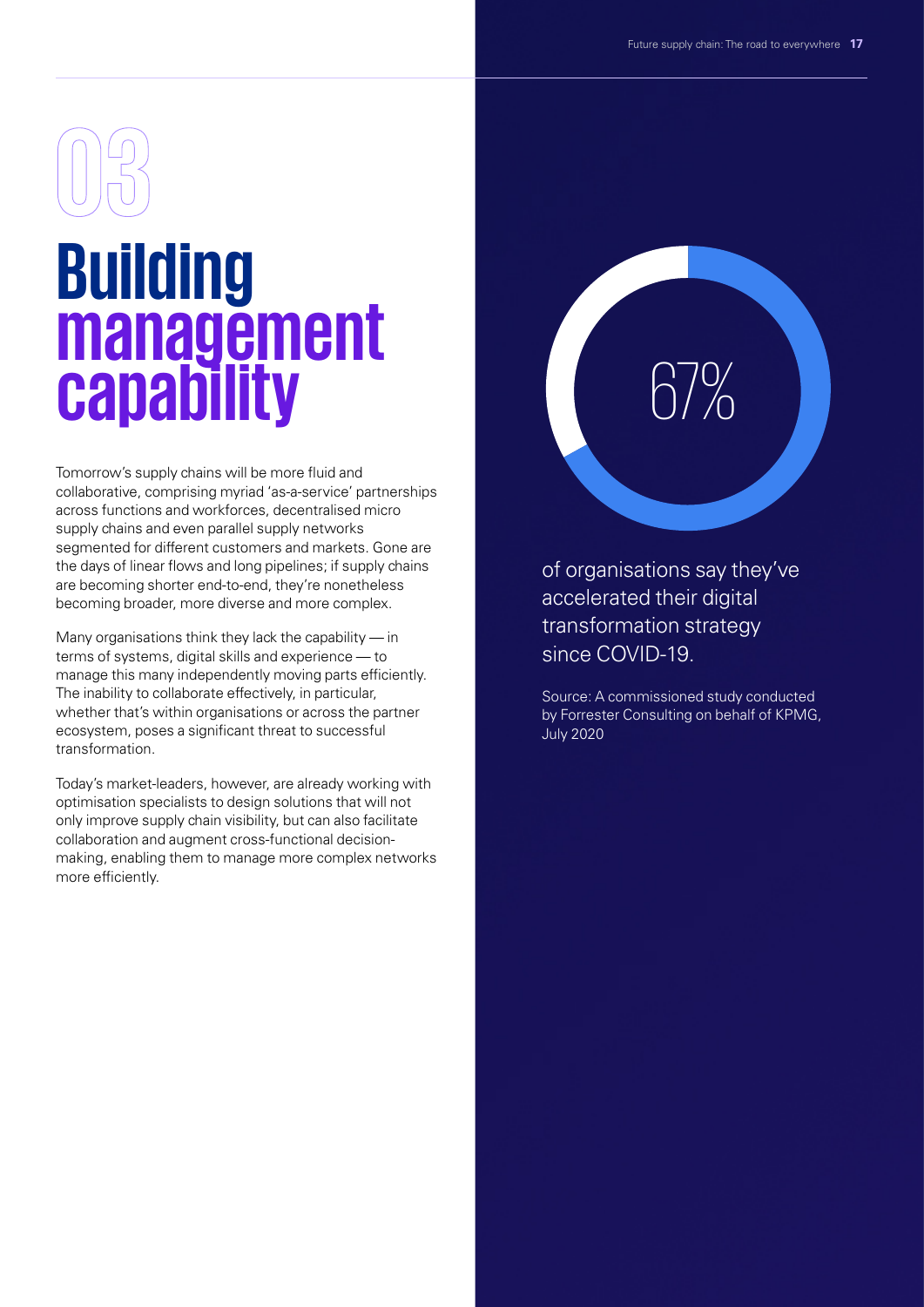### **SECTION THREE**

### **Getting there**

**While the specifics of every client challenge are different, there are nonetheless six broad steps that can help businesses enhance their supply chains, whatever their industry and whatever stage they're at along their transformation journey.**



**Clarify your strategy**



**Lead with performance, not technology**

**Understand the cost of complexity vs. the value of variety**



**Upskill your workforce**

**Leverage data to improve core competencies and improve supply visibility and transparency**



**Embrace new partnerships**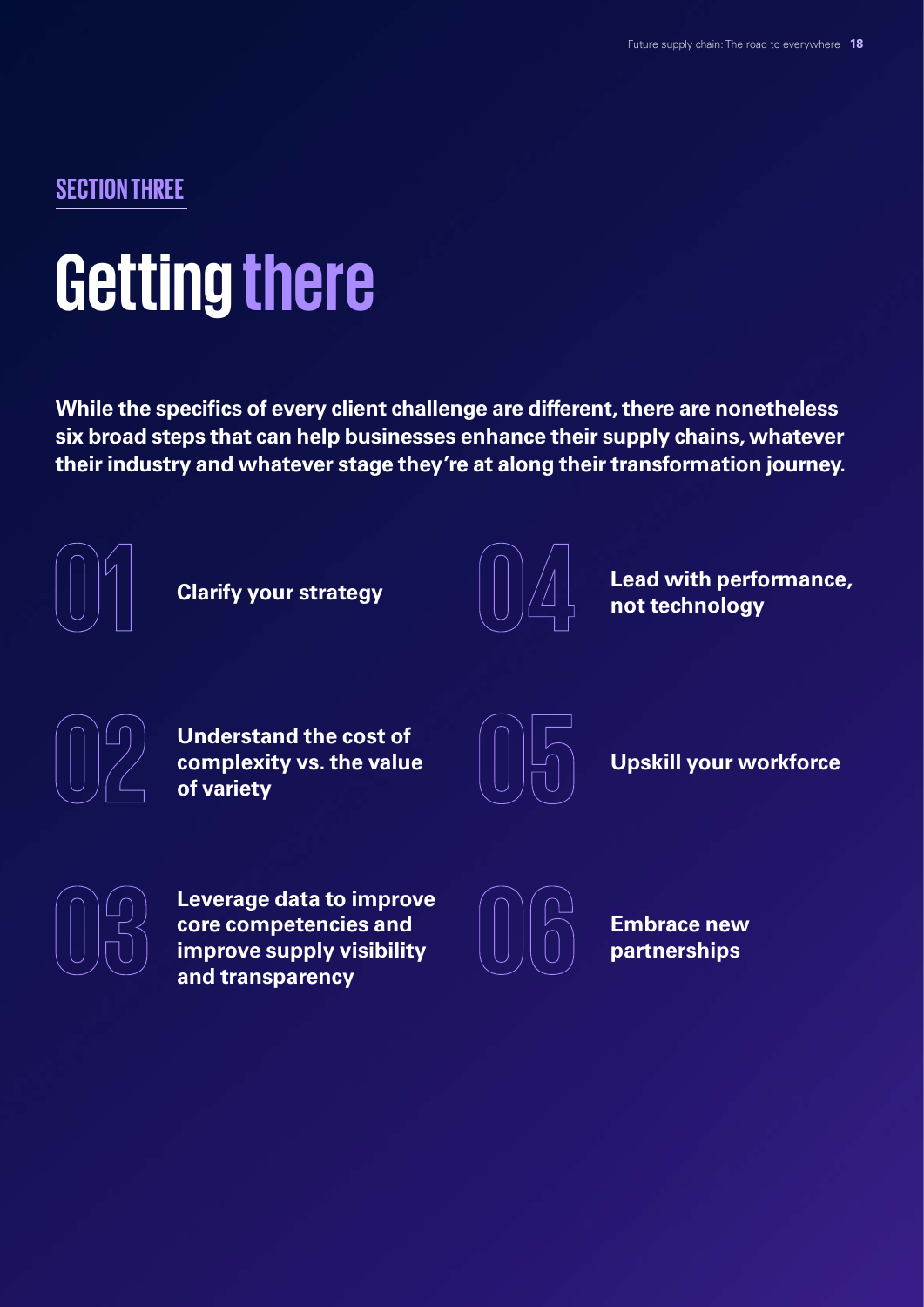

### **Clarify your strategy**

In preparing for tomorrow's digital economy, today's organisations are faced with a myriad of investment choices. Indeed, there are often so many routes to improving performance across the value chain that businesses don't know where to start. Our recommendation is always to start with a clear articulation of your business strategy: What are your value propositions? Who are your customers? How are your offerings differentiated? With strategic priorities in mind, you can assess the need to augment decision-making, improve operational performance, enhance your capabilities or even reconfigure your business model. With a clear view of your performance ambition, you can also identify the KPIs against which you'll measure success and ROI.



### **Understand the cost of complexity vs. the value of variety**

While there's value in meeting growing customer demand for choice, offering too wide a range of the wrong products and services isn't profitable. To succeed in the future, you will need to address both halves of the equation: what are the most valuable choices you can offer your customers; and what are their associated complexity costs and how might these be reduced? The first step is always to understand the market: What do your customers expect in terms of cost, functionality and speed of fulfillment? What are your competitors offering? What's the least variety you can offer while remaining credible and relevant? What combinations of products, services and channels are your customers responding best to? The second step is to build these insights into a differentiated target delivery model you can optimise against, providing better value at lower costs. Bear in mind that optimising variety and complexity comprises two distinct processes that you'll need to keep balanced. You should split out and align different business streams with different customer needs to give greater operational flexibility without compromising standard work processes. You should also review and redesign your operations within those business streams to maximise efficiency and reduce cost to serve.



### **Leverage data to improve core competencies and improve supply visibility and transparency**

The first step toward enhancing your decision-making with cognitive technologies or machine learning algorithms, is to consolidate the data your organisation produces and can already access. It's likely that your business intelligence is served by dozens of different data streams, but are you able to leverage the data in a meaningful way to improve existing capabilities? Are you able to use IoT to predict product failures? Can you leverage supplier advanced shipping notices to anticipate supply continuity issues? As an intermediate step in your transformation journey, you can build or buy an analytics platform to help you manage and organise your data sources in order to enhance your existing processes and decision making. Improving your supply visibility and transparency, aided by data and innovative technologies, can also help you predict supply chain risks through data driven insights. This in turn helps manage events and risks, enhance/remodel network flows, and empower business planning processes. Longer-term, the data will be machine ready to usher in more advanced cognitive techniques.



### **Lead with performance, not technology**

Today's business leaders need to forget the hype surrounding the latest technological trends and focus on their present capabilities and the needs of the customers they serve. The purpose of technology is to improve performance and augment decision-making. Successful organisations start by identifying their performance ambition, looking at opportunities to remove friction in a process or to improve decision-making and then identifying solutions and capabilities to drive improved performance, factoring in the change-management and upskilling costs associated with implementing these new capabilities.

©2022 KPMG, an Australian partnership and a member firm of the KPMG global organisation of independent member firms affiliated with KPMG International Limited, a private English company<br>limited by guarantee. All rights res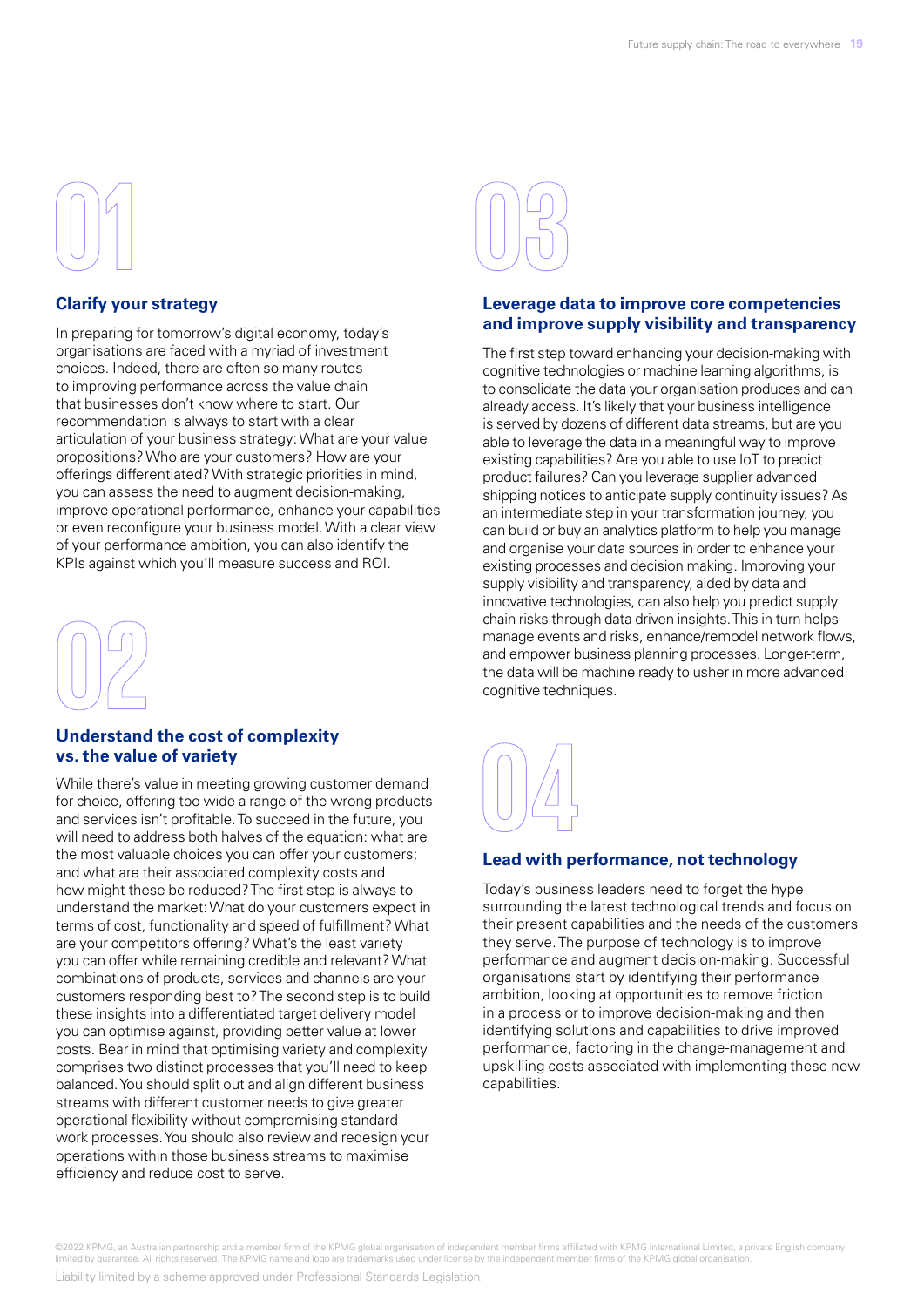### **Upskill your workforce**

Whatever the technological maturity of your business, the success of your future supply chain strategy depends on your people. It can take time to recruit new talent and upskill your workforce, which underlines the importance of starting now. An important step is to establish supply chain Centres of excellence (CoEs) to curate best practice and consolidate lessons learned. Not only can your supply chain CoEs function as a specialist resource, providing guidance and insight on demand, they can create and facilitate training that accelerates learning and development across your organisation. CoEs are also innovative spaces, providing a home for new digital talent — from informatics experts to actuarial scientists — while enabling your organisation to explore the kind of hybrid specialisms you will need in the future.



### **Embrace new partnerships**

In the future, no single organisation will have the full suite of digital capabilities under one roof. Tomorrow's successful organisations will outsource not only capabilities but also hard-to-recruit skill sets; they'll cultivate an agile ecosystem of partners from smallscale regional manufacturers and fourth- and fifthparty logistics companies to gig economy technology professionals and universities. By focusing on your business strategy, customer needs and current capabilities, you can begin to build a roadmap for the services you will need to outsource and consider different partnership models and performance management strategies.



©2022 KPMG, an Australian partnership and a member firm of the KPMG global organisation of independent member firms affil**iated wit**h KPMG international Limited a private Liglish company<br>limited by guarantee. All rights re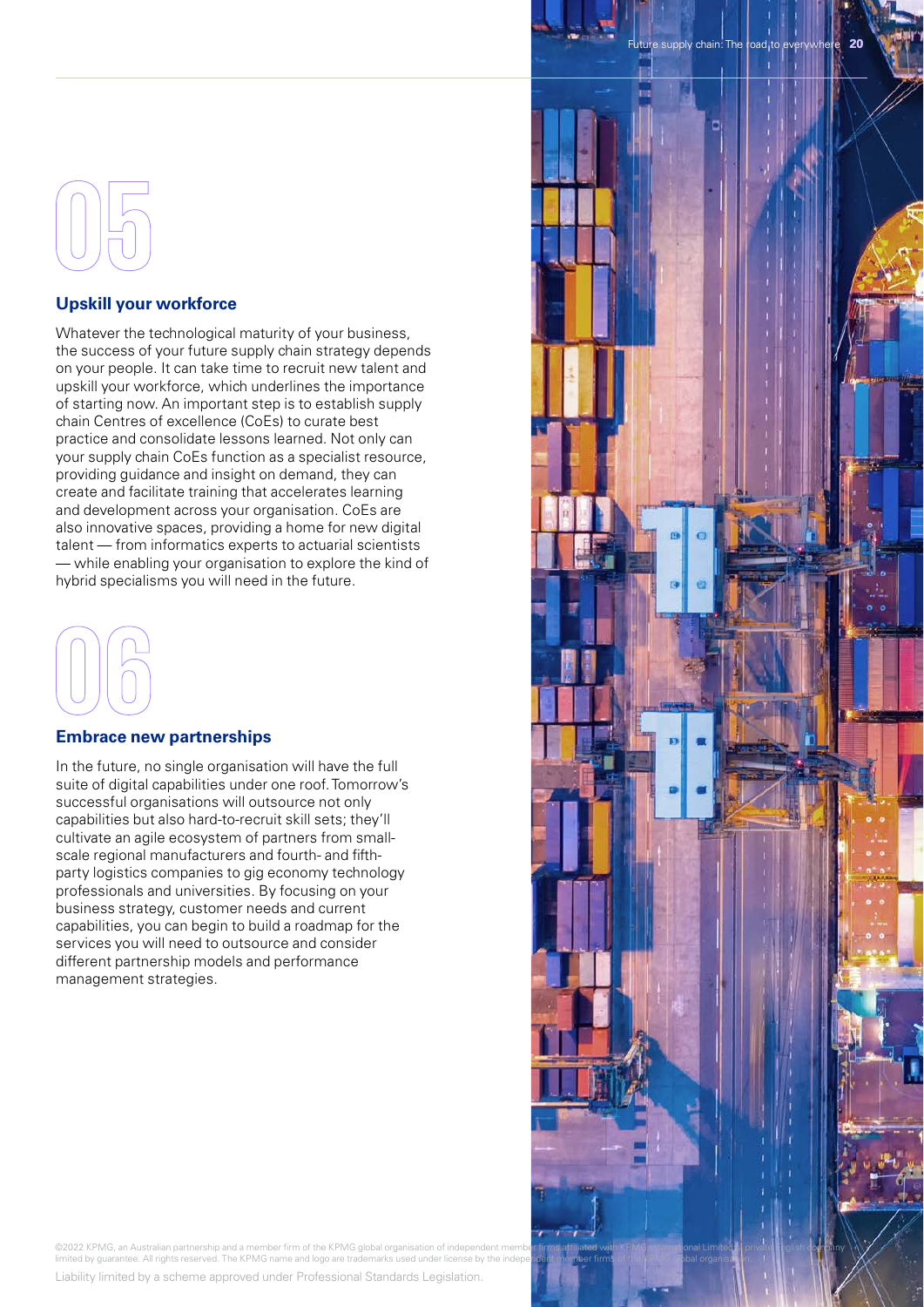### **SECTION FOUR**

### **How can KPMG help?**

### KPMG recognises that today's business leaders don't only need solutions, they need reliable advisors. Whatever your sector, KPMG professionals can add value in your supply chain transformation journey.

Multi-disciplinary teams from across the global network of member firms combine deep industry expertise with an agile approach to help you unlock existing value within the enterprise and enhance your capabilities to achieve sustainable growth in the future. KPMG can bring to bear a suite of frameworks, methodologies and tools to help you review, design and optimise your supply chain function.

- **Drawing on a wealth of insight and experience**, KPMG specialists have developed a sophisticated, purpose-built digital analytics platform that your teams can leverage to pinpoint opportunities and cost-drivers faster and more effectively than before.
- **KPMG has designed a series of proprietary operating model and technology accelerators** that can turbocharge your supply chain function and accelerate return on investment from transformation efforts.
- **KPMG has devised a systematic methodology that identifies and investigates costs across the value chain.** Member firm professionals work diagnostically, top to bottom, from the costs associated with your product portfolio through every process in the design, manufacture and distribution of individual products. It's an approach that enables us to attack costs at their source, retaining value that focuses on mitigating costs once they're cemented into your proposition.
- **At KPMG, we focus on value**. Our teams use a variety of tools and methodologies to target and realise benefits and opportunities for return on investment (ROI) that can offset the costs incurred in transforming your supply chain. Member firm professionals can create a transformation roadmap that means you don't have to wait to see the value in upgrading your supply chain function.
- **KPMG can provide the frameworks and analytics capabilities that enable you to distinguish between 'value eroding' and 'value contributing' complexity.**  We'll help you develop an adaptable operating model with a bias for standard work that strikes an optimum balance between product variety and process complexity.

©2022 KPMG, an Australian partnership and a member firm of the KPMG global organisation of independent member firms affiliated with KPMG International Limited, a private English company<br>limited by guarantee. All rights res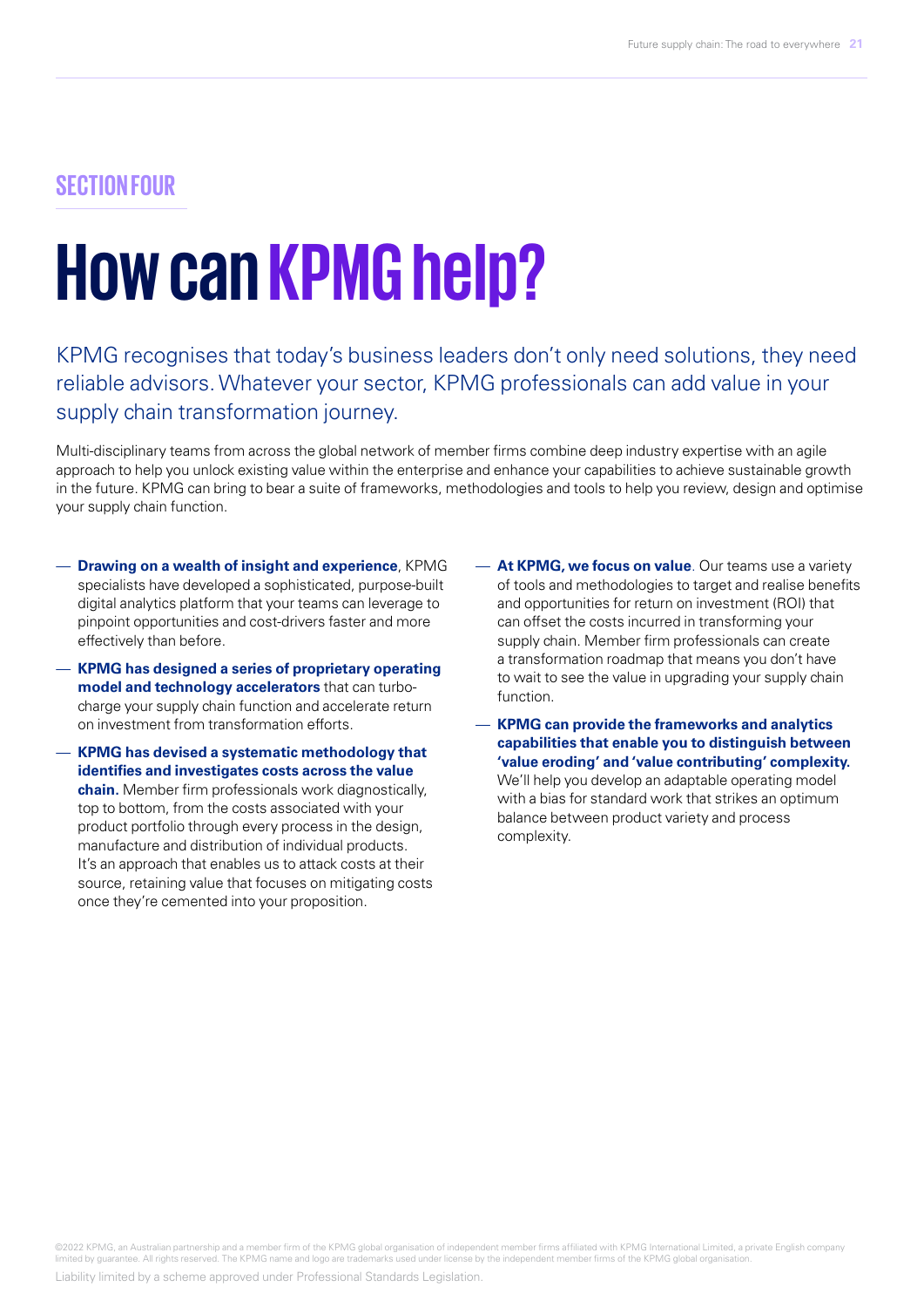Supply chain management plays a more important role than ever in connecting the front, middle and back office in a modern enterprise. In the future, however, supply chains will not be driven by products and processes, but by customer needs. They will not depend on capital-intensive fixed assets, but on a nimble network of trusted third-parties. Your supply chain function needs to be ready.

KPMG Powered Enterprise | Supply Chain is designed to support your transformation needs and designed to address challenges such as:

- Is my supply chain initiative focused on customer experience metrics?
- Does my end-to-end supply chain function as one virtual organisation?
- Can I see my total demand and supply picture at any point in time?
- How quickly can I identify and respond to a potential supply continuity issue?
- Are product movements driven by actual demand or by forecasted demand?

### **CHOOSE TO EMBRACE CHANGE.**

KPMG Powered Enterprise | Supply Chain helps you to better meet the challenges of customer centricity and responsiveness to change, while maximising data driven insights and efficiency gains both now, and in the future.

### **With KPMG Powered Enterprise | Supply Chain you can benefit from:**

- a jump start to your digital supply chain transformation
- immediate access to leading practices, processes and supply chain service delivery models
- technology enabled efficiencies and insight
- a guided process with an array of supply chain assets and accelerators
- a positive customer experience
- reduced implementation risks and increased speed to value.

#### **Imagine your supply chain function with:**

- real-time, customer driven production lines and supply chains
- effective utilisation of platforms
- cross-functional data turned into insights
- the ability to exploit micro supply chains to respond to change
- a winning approach to the war for talent
- a readiness to invest in future-ready capabilities.

### **TO FIND OUT MORE ABOUT POWERED ENTERPRISE | SUPPLY CHAIN AND THE IMPACT IT CAN HAVE ON YOUR BUSINESS VISIT:** KPMG.COM/AU/POWEREDSUPPLYCHAIN

©2022 KPMG, an Australian partnership and a member firm of the KPMG global organisation of independent member firms affiliated with KPMG International Limited, a private English company<br>limited by guarantee. All rights res